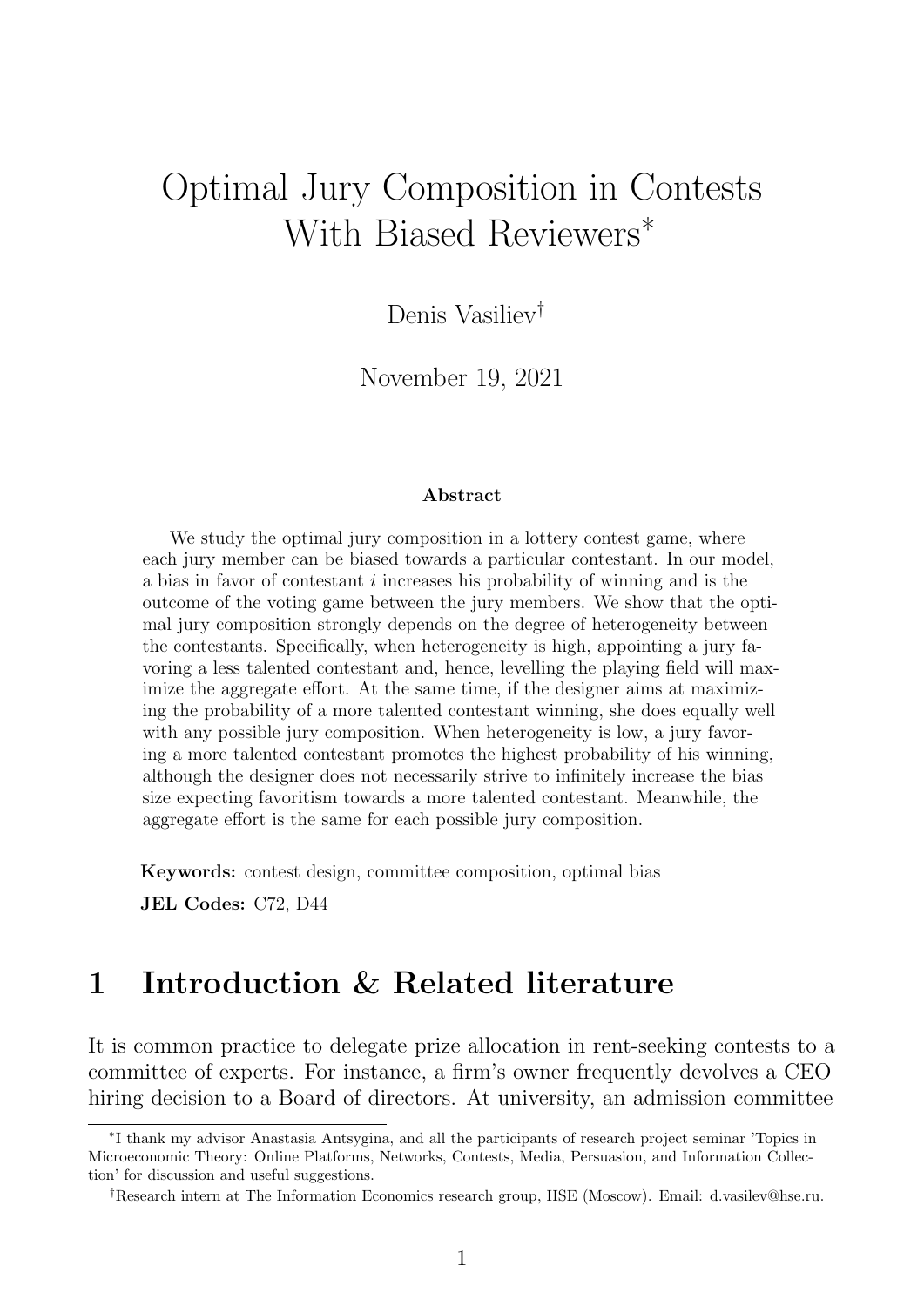is assigned to accept appropriate candidates for a PhD program. In some professional sports, e.g., dancesport and figure skating, athletes are rewarded for their performance by a panel of judges.

A reasonable explanation why such delegation occurs is because of a potential bias of a decision maker towards particular contestants due to either her intrinsic tastes and attitudes, in the absence of direct performance measurements, or payoffs that follow after a favorable contestant winning. When first considered, the appointment of a committee aims at elimination of biases of individual experts. Meanwhile, not every aggregation technique provides unbiased rewarding, and fair prize allocation is not necessarily an end in itself of such delegation. On the contrary, the control of aggregate bias of the committee members proves to be an instrument for manipulating the efforts of competitors.

In this paper, we ask what jury composition is optimal to appoint by the contest designer if jury members are potentially biased. To answer the question of interest, we propose a stylized theoretical model. Our study contributes to the theory unifying optimal biased contests and decision-making in committees by introducing biased jury members. Perhaps surprisingly, the unbiased committee composition is suboptimal to stimulate the contestants. Meanwhile, only a small bias might be sufficient to maximize chances of the stronger contestant winning.

The proposed theoretical model is based on a sequential move game. By backward induction, we first define the equilibrium efforts of two heterogeneous contestants competing for a single prize in the lottery contest. The chance to win may be increased for one of the contestants by a bias provided by an appointed jury of potentially biased reviewers via voting procedure. Next, we study the equilibrium strategy of each jury member in the voting game. The contest designer moves first and decides on the jury composition and the optimal bias size.

We found that the clue of the optimal contest is degree of heterogeneity between the contestants. If the degree of heterogeneity is sufficiently large, the contest designer appoints a jury that favors a weaker contestant to create even playing field if she benefits from the total effort. If the degree of heterogeneity is sufficiently small, the contest designer appoints a jury that favors a stronger contestant to strengthen his chances of winning if that is her objective point.

This paper is related to two research fields. First, it stands close to the literature on the optimal biased contests. Second, our study is strongly associated with the literature on decision making in committees. Accordingly, the main contribution of the study is to the literature that unifies contests and decision-making committees, in particular, considering optimal bias provided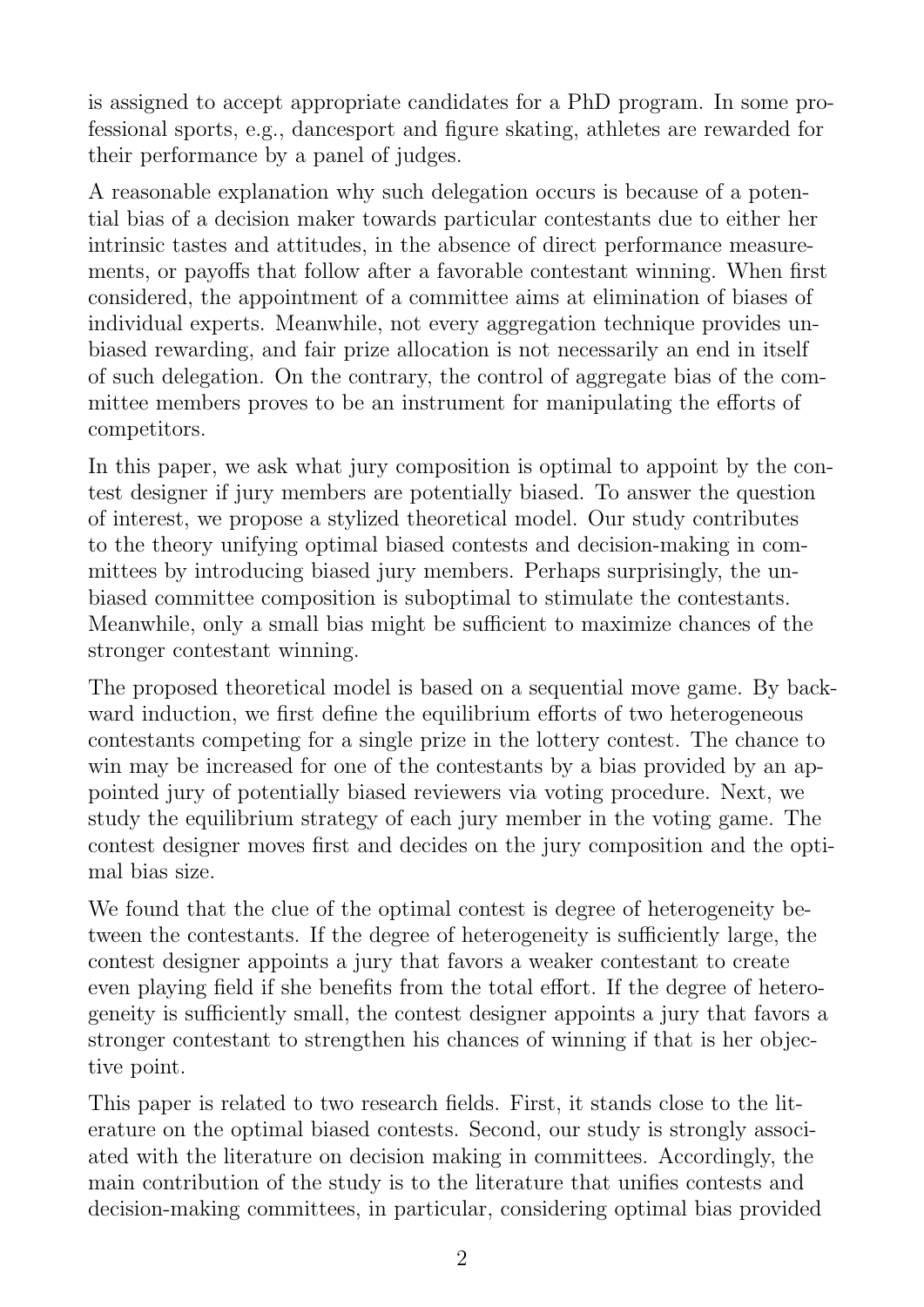by members of a jury appointed by the contest designer.

A substantial body of theoretical literature on the rent-seeking concept, i.e., contests, originates from Tullok (1980). To date, a great deal of previous research has focused on various design-related questions, e.g., optimal contest format, optimal prize-allocation across stages in dynamic tournaments, optimal seeding rule in elimination contests, and many others. Regarding the question addressed, it seems worth noticing the existing results on biased contests and contests with head starts. The effect of head starts on multiprize contest model are examined in (Siegel 2014). With identical valuations and homogeneous prizes proposed, the equilibrium strategic profile is characterized by weaker contestants' more aggressive behavior than of stronger ones.

Favoritism is studied in an asymmetric contest framework in (Kirkegaard 2012). It has been shown that contestants' heterogeneity determines an instrument that proves to be optimal to regulate the asymmetry. Providing a head start to a weaker contestant allows to increase total effort exerted by the contestants, but in some cases, the maximum total effort can be obtained by introducing both handicap and head start to a weaker contestant. The optimality of employing handicap to a stronger contestant is also not intuitively straightforward and depends on the degree of heterogeneity among contestants. In (Fu and Wu 2020) the optimal design of biased contests is studied concerning various instruments, such as implementing additive head start and multiplicative bias. Efficacy analysis of different favoritism instruments is investigated in (Franke et al. 2018).

In all these studies, implementing an instrument to manipulate efforts and the contest outcome is deterministic, i.e., the contestants are aware of the head start or bias provision. We study a contest setting where the employment of the bias is private information of the jury.

For an extensive review of the theoretical results on decision-making in committees, see (H. Li and Suen 2009). The review covers, among other things, the optimal committee composition problem treating committee members as heterogeneous in preferences and possessing private information of their preferences. In (Yildirim et al. 2018), the study focuses on the optimal composition of a committee of biased experts from the perspective of a status quo biased principal. Optimal composition proves to be non-monotonic in the majority rule. In (H. Li, Rosen, et al. 2001), information sharing is studied when committee members have conflicting preferences. Information manipulation and strategical voting are examined as motivated by reputational regards in committees with experts having different preferences in (Visser and Swank 2007). Decision-making of careerist experts is studied from the focus of transparency in (Levy 2007a; Levy 2007b).

A search of the literature revealed few studies which put decision-making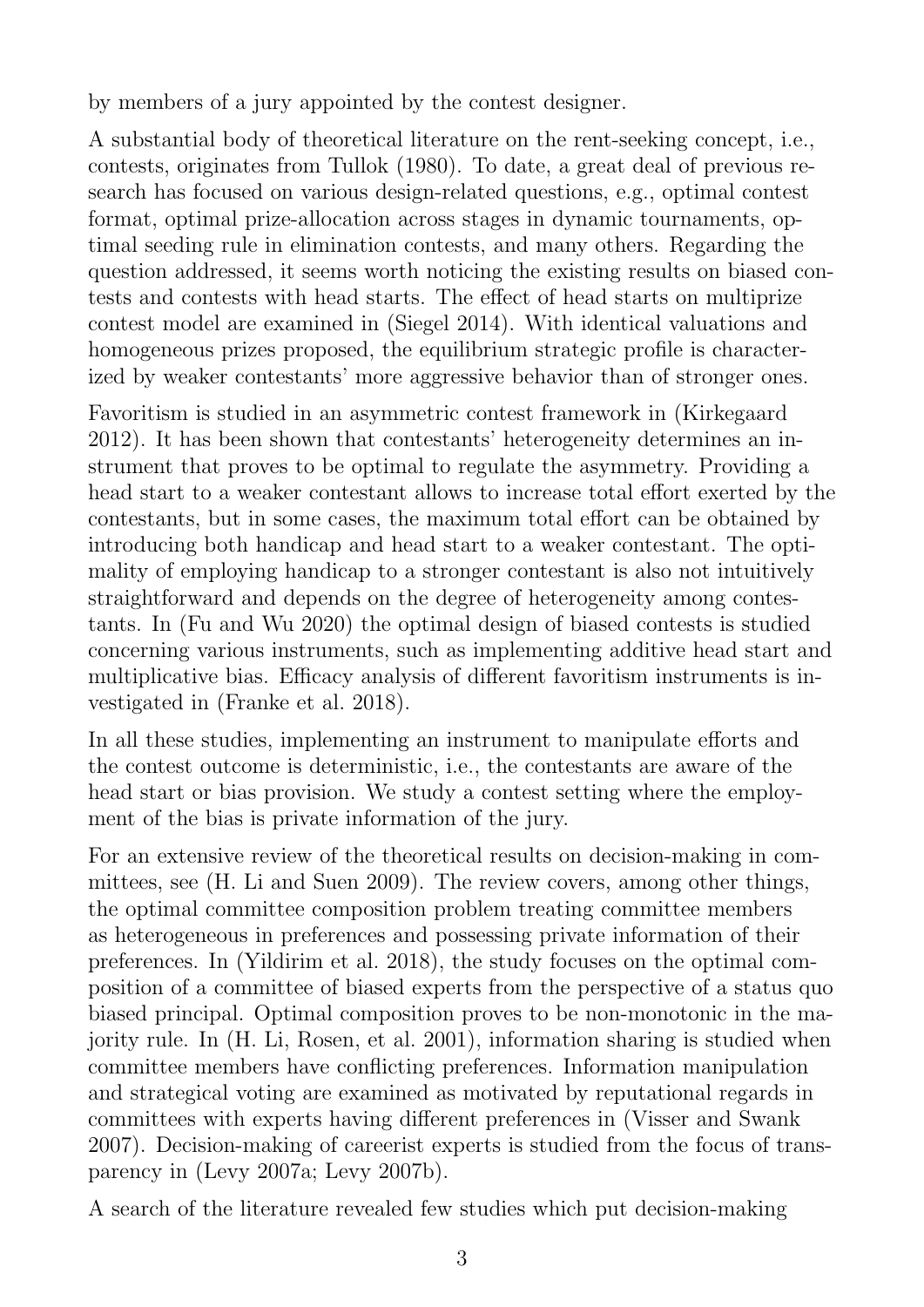committee within the Tulluck contest framework. The first discussion of such a contest format is in (Congleton 1984). The study compares equilibrium strategies between contests under committee administration and with a single administrator. In (Amegashie 2002), Congleton's model is modified in voting by committee members is treated as probabilistic. The evidence obtained in (Amegashie 2003), where the author develops the model by introducing caps on the efforts, shows that in some cases (with properly chosen caps) aggregate effort can be higher than in the case of a single administrator. In (Lockard 2006), Congleton's results are also reexamined considering a proportionatesharing rule. Committee composition issue is raised in (Amegashie 2006), but the focus is on comparing known and unknown composition. Optimal committee size in such a contest format is investigated in (S. Li et al. 2013).

So, while some research has been carried out on committee decision making within a rent-seeking contest framework, there is need to study how introducing biased reviewers as jury members affects the contest result, when members of a jury decide on the bias provision. We showed that the clue to the optimal contest is degree of heterogeneity between the contestants.

The paper proceeds as follows. Section 2 describes the theoretical model and the equilibrium behavior of the contestants and the jury members. Section 3 represents the optimal contest considering both the optimal bias size and the optimal jury composition for each utility specification of the designer. Section 4 concludes.

### 2 Model Setup

There are two contestants, indexed by  $i \in \{1, 2\}$ , competing for an indivisible prize by choosing effort  $e_i \geq 0$ , simultaneously and independently. Let the cost function of contestant i be linearly increasing, and the contestants are heterogeneous with respect to the marginal costs, i.e.,  $c_i(e_i) \coloneqq c_i e_i$ . Suppose  $0 < c_1 < c_2$ , so the first contestant may be viewed as a more talented one. Each contestant is risk neutral, values the prize at 1 and the loss at 0, and chooses the effort to maximize expected payoff:

$$
\pi_i(e_i) \coloneqq P_i - c_i e_i,
$$

where  $P_i \coloneqq P_i(e_1, e_2, b)$  is the probability contestant i wins, defined as:

$$
P_i(e_1, e_2, b) := \begin{cases} \frac{e_i}{e_i + e_{-i}}, & \text{if bias is not provided, } e_1^2 + e_2^2 > 0; \\ \frac{be_i}{be_i + e_{-i}}, & \text{if bias is provided to constant } i, e_1^2 + e_2^2 > 0; \\ \frac{e_i}{e_i + be_{-i}}, & \text{if bias is provided to constant } -i, e_1^2 + e_2^2 > 0; \\ \frac{1}{2}, & \text{if } e_1^2 + e_2^2 = 0. \end{cases}
$$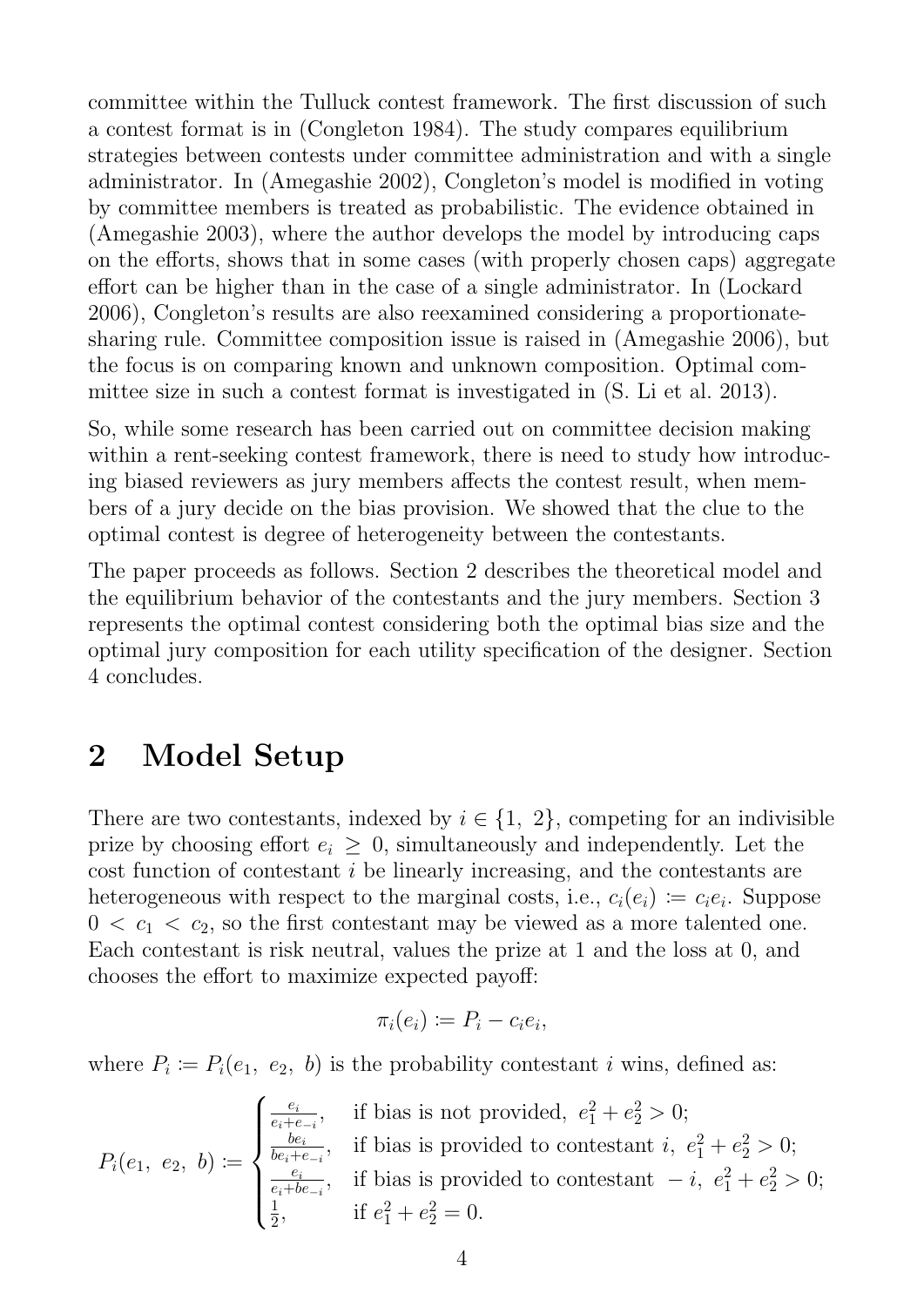We use a modification of the Tullock success function that allows for a multiplicative<sup>1</sup> bias  $b > 1$  (see Franke et al. 2018, Fu and Wu 2020). Either it is provided to one of the contestants and increases his probability of winning or it is not provided to anyone at all. If both contestants exert zero effort, the prize goes to each of them with equal probability.

The bias provision may be blocked by the contest designer or it can be delegated to a jury of experts, appointed by the designer. Suppose such a jury consists of three reviewers, indexed by  $j \in \mathcal{J} := \{1, 2, 3\}$ . For  $j \neq 3$ , two types are possible: biased towards contestant  $i = j$  or unbiased. Jury member  $j = 3$  is assumed unbiased. Denote biased type by  $j_b$  and unbiased type by  $j_{\bar{b}}$ . A biased reviewer benefits from her favorite's winning. Assuming riskneutrality, let the utility of the biased type coincide with the probability of a corresponding contestant winning. A jury member does not benefit from the bias provision if she turns out to be unbiased, but is better off if the bias is not provided. So, the utility of jury member  $j$  is given by:

$$
v_j(e_1, e_2, b) := \begin{cases} P_j(e_1, e_2, b), & \text{if jury member } j = j_b; \\ 0, & \text{if jury member } j = j_{\bar{b}} \text{ and the bias is provided;} \\ 1, & \text{if jury member } j = j_{\bar{b}} \text{ and the bias is not provided.} \end{cases}
$$

Denote the probability of the first (resp. second) jury member being biased with  $p$  (resp.  $q$ ):

$$
Pr(1 = 1b) = p \in \{0, 1\},
$$
  

$$
Pr(2 = 2b) = q \in \{0, 1\}.
$$

We also assume that the types of the two potentially biased jury members are uncorrelated.

It is up to the contest designer to determine size of the bias b as well as the jury composition. We consider two standard specifications of a utility function the designer may be willing to maximize. Either the designer profits from the total effort exerted by the contestants:

$$
u_1(b) := e_1(b) + e_2(b),
$$

or the designer profits from winning of a more talented contestant:

$$
u_2(b) \coloneqq P_1(b).
$$

To maximize utility, the designer can choose among four jury compositions: (i)  $p = q = 1$ , (ii)  $p = 1$ ,  $q = 0$ , (iii)  $p = 0$ ,  $q = 1$ , and (iv)  $p = q = 0$ .

<sup>&</sup>lt;sup>1</sup>We do not consider provision of an additive head start  $a_i \in \mathbb{R}$  to manipulate the contest outcome, as any designer-optimal linear transformation  $f_i(e_i) = a_i + b_i e_i$  can be replaced with  $\tilde{f}_i(e_i) = \tilde{b}_i e_i$ , i.e.,  $\tilde{a}_i = 0$ and  $\tilde{f}_i(e_i) = f(e_i)$  (see Theorem 2 in Fu and Wu 2020).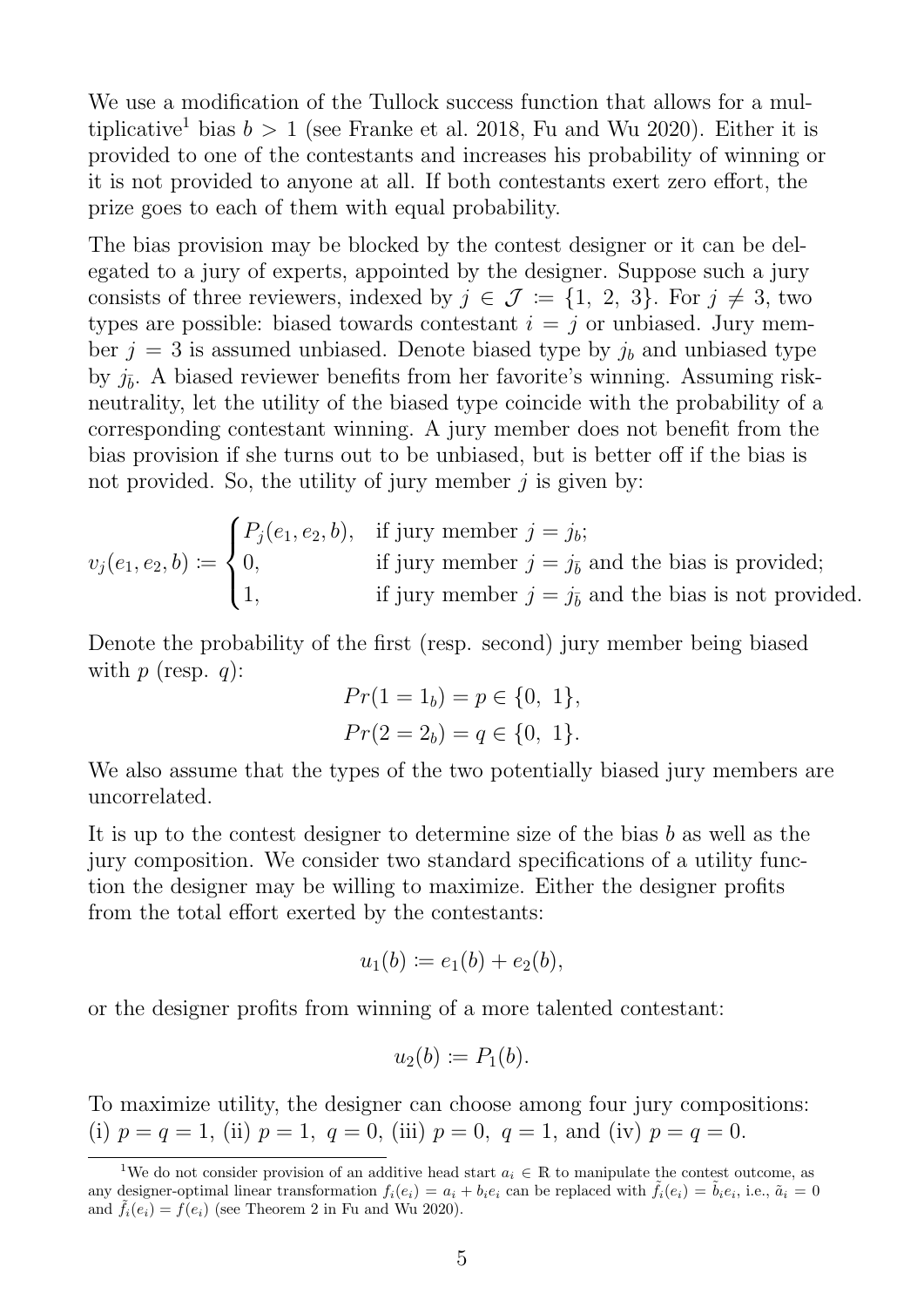If the bias provision is allowed by the designer, i.e., it is optimal to set  $b^* > 1$ , the bias provision is delegated to the appointed jury. Firstly, the jury decides whether any of the contestants receives the bias via majority vote. If the provision is accepted, they next vote for the bias recipient<sup>2</sup>. Assume strategic voting. Figure 1 demonstrates the scheme of sequential voting.

Figure 1: Scheme of the Voting Process



The contestants exert efforts being unaware of the jury's decision, but they observe the appointed jury composition.

The model presents a sequential move game. The game proceeds as follows:

- 1. the designer appoints a jury and decides to either allow the bias provision and choose optimal size  $b > 1$  or block the bias provision;
- 2. if the bias provision is not blocked, the jury sequentially votes for the bias provision and the bias recipient;
- 3. the contestants choose optimal effort to exert.

We use backward induction to solve for equilibrium behavior of the players.

#### 2.1 Equilibrium in the game between contestants

Since the contestants are not aware of the bias provision, we introduce  $\theta_i \in$  $[0, 1]$  to denote the probability contestant i is a bias recipient. The complementary  $1 - \theta_1 - \theta_2 \in [0, 1]$  indicates the probability the bias is not provided. Then for each pair  $\theta_1$ ,  $\theta_2$ , contestant *i* solves:

$$
\max_{e_i \ge 0} \left\{ \theta_i \frac{be_i}{be_i + e_{-i}} + \theta_{-i} \frac{e_i}{e_i + be_{-i}} + (1 - \theta_1 - \theta_2) \frac{e_i}{e_i + e_{-i}} - c_i e_i \right\}.
$$

<sup>2</sup>The jury votes sequentially to break the Condorcet cycle.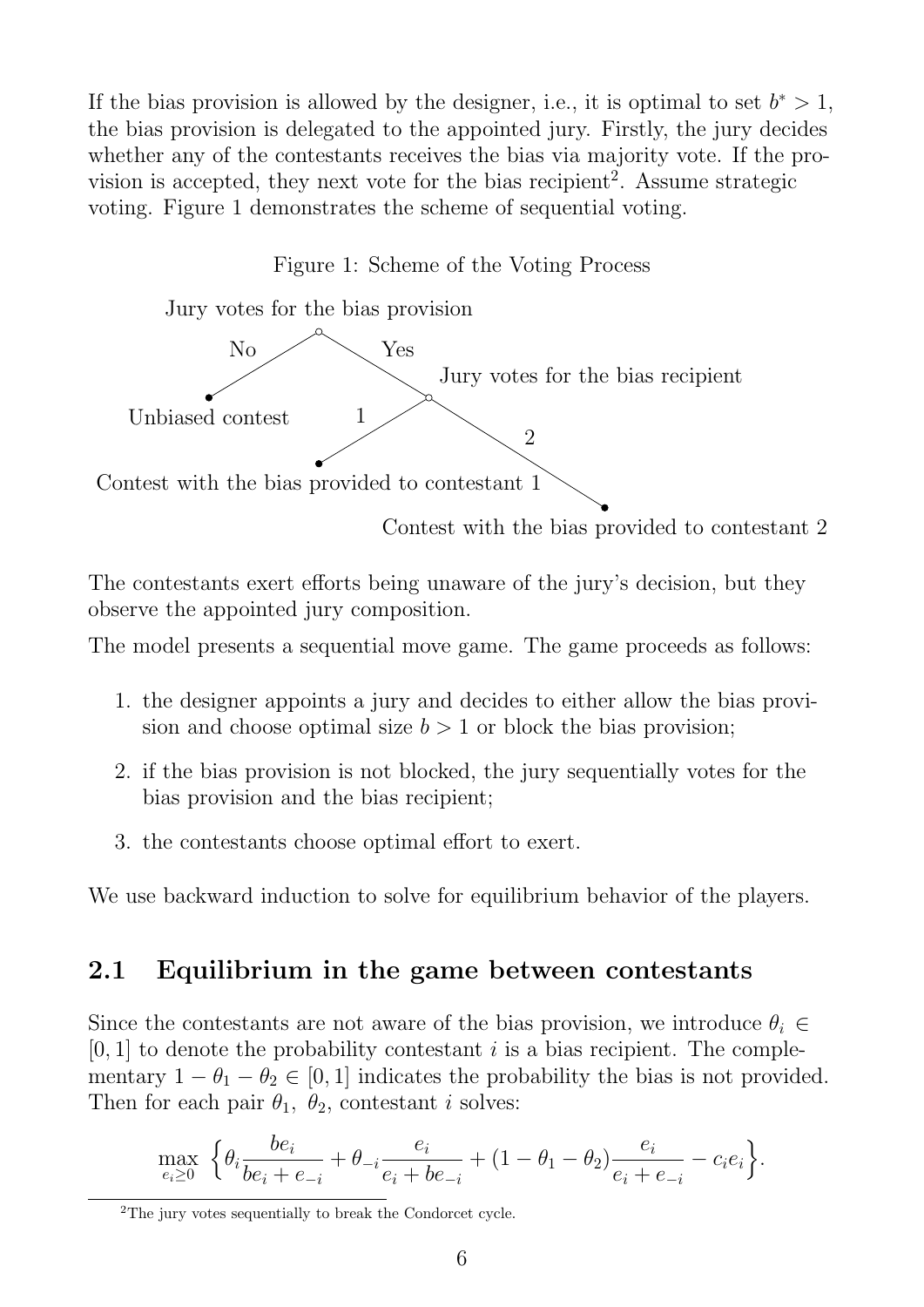The following proposition describes the equilibrium behavior of the contestants.

**Proposition 1.** For any  $\theta_1$ ,  $\theta_2$  and  $b > 1$ , the Nash equilibrium of the contest game is unique. In this equilibrium, contestant i exerts the effort of  $e_i^*$  $i<sup>*</sup>(b, \theta<sub>1</sub>, \theta<sub>2</sub>)$ :

$$
e_i^*(b, \theta_1, \theta_2) = \frac{1}{c_i} \cdot \frac{c_1}{c_2} \left[ \frac{\theta_1 b}{(b + \frac{c_1}{c_2})^2} + \frac{\theta_2 b}{(1 + b \frac{c_1}{c_2})^2} + \frac{1 - \theta_1 - \theta_2}{(1 + \frac{c_1}{c_2})^2} \right],
$$

and the equilibrium probabilities of winning are:

$$
P_1^*(b, \theta_1, \theta_2) = \theta_1 \frac{b}{b + \frac{c_1}{c_2}} + \theta_2 \frac{1}{1 + b\frac{c_1}{c_2}} + (1 - \theta_1 - \theta_2) \frac{1}{1 + \frac{c_1}{c_2}},
$$
  

$$
P_2^*(b, \theta_1, \theta_2) = \theta_1 \frac{\frac{c_1}{c_2}}{b + \frac{c_1}{c_2}} + \theta_2 \frac{b\frac{c_1}{c_2}}{1 + b\frac{c_1}{c_2}} + (1 - \theta_1 - \theta_2) \frac{\frac{c_1}{c_2}}{1 + \frac{c_1}{c_2}}.
$$

Proof. See Appendix.

The result is obtained by solving a system of first order conditions, which sufficiency is guaranteed by strict convexity of the objective functions. For both contestants, an outside option, i.e., to exert zero effort, is a strictly dominated strategy.

Let us briefly describe the comparative statics of the contestants' equilibrium effort. In equilibrium, the costs incurred are equal, i.e.,  $c_1 e_1^*$  $j_1^*(b, \theta_1, \theta_2) =$  $c_2e_2^*$ <sup>\*</sup><sub>2</sub>(b,  $\theta_1$ ,  $\theta_2$ ). The ratio  $\frac{c_1}{c_2} \in (0,1)$  reflects a degree of heterogeneity between the contestants. The lower the ratio of marginal costs, which implies the higher degree of heterogeneity, the closer the equilibrium efforts become to 0, and the equilibrium probabilities of winning are balanced in favor of contestant 1. If the ratio  $\frac{c_1}{c_2}$  is close to 1, which corresponds to the case of homogeneity, the contestants exert approximately equal efforts and the equilibrium probabilities of winning depend only on the probabilities of the bias provision  $\theta_1$  and  $\theta_2$ . The closer the bias size to 1, the less  $\theta_1$  and  $\theta_2$  affect an outcome of the game.

Following the concept of sequential equilibrium proposed by Kreps and Wilson (1982), we now treat  $\theta_1$  and  $\theta_2$  as beliefs the contestants hold about the bias provision. We are able to solve for the fully consistent beliefs immediately after equilibria in the game between the jury members are defined.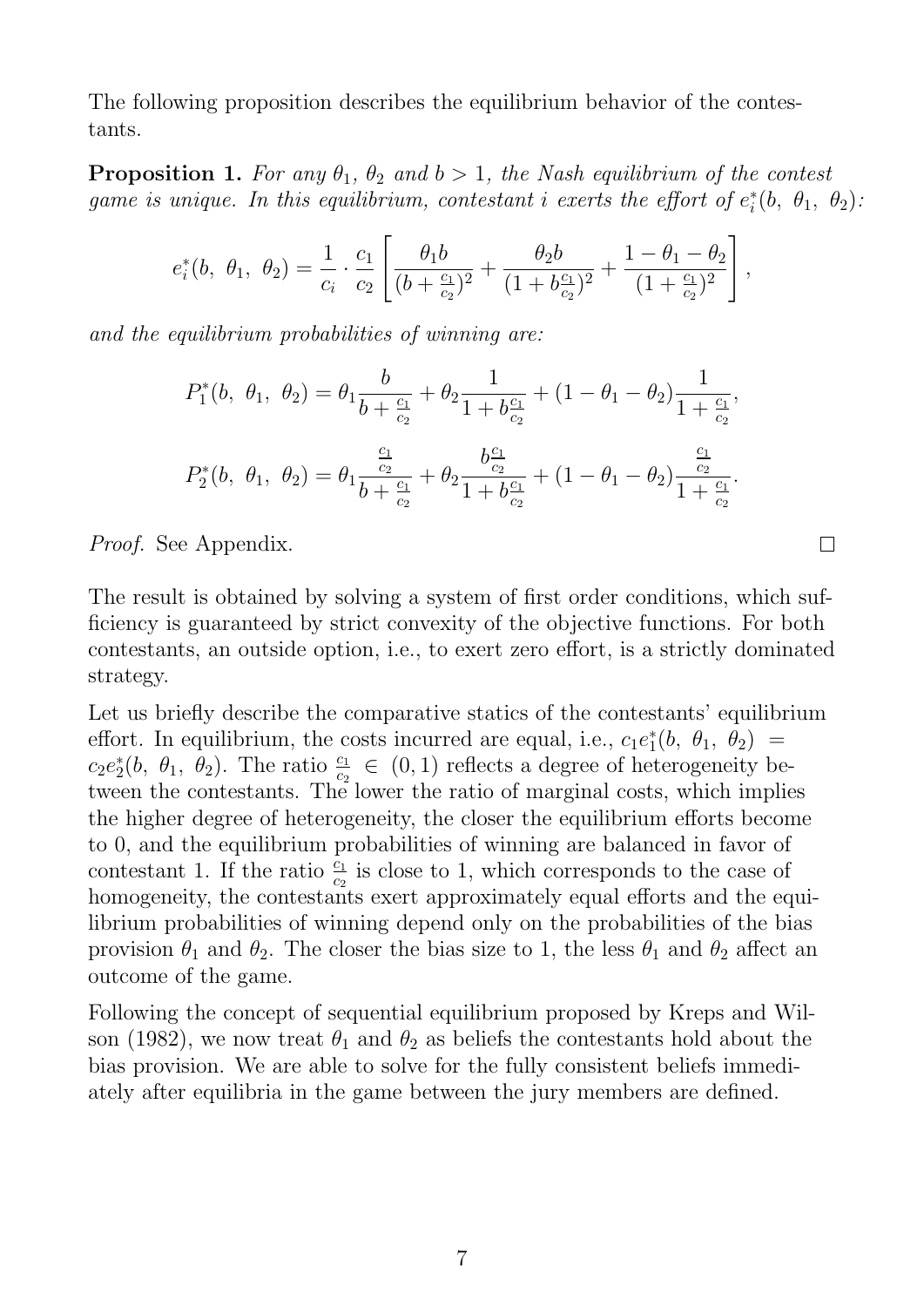### 2.2 Equilibrium in the sequential voting game of the jury members

Suppose the bias provision is not blocked by the contest designer, and the jury decides on it.

Let  $\sigma_{tj}$  denote a vote cast by jury member j in voting  $t \in \{1,2\}$ . In the first voting, the jury votes for provision of the bias, no matter who is a recipient. Let  $\sigma_{1i} \in \{Y, N\}$ , where Y stands for vote 'Yes', i.e., provide the bias, and N stands for 'No'.

Let  $\sigma_{2i} \in \{1,2\}$  indicate who of the contestants is proposed by jury member j as the bias recipient. A profile of votes in voting t is denoted by  $\sigma_t$ ,  $\sigma_1 \in$  $\{Y,N\}^3, \sigma_2 \in \{1,2\}^3$ . Let  $\sigma = (\sigma_1, \sigma_2)$  be a notion for a profile of votes in the two sequantial votings. Let  $\sigma$  be equivalently an element of a set  $\Sigma :=$  $\{\{Y, N\} \times \{1, 2\}\}^3$ .

Our second result is a set of equilibria in a sequential voting game of the jury members for each possible composition given by  $p$  and  $q$ . Only pure strategies are considered.

**Proposition 2.** For any  $p + q > 0$ , there exist an equilibrium profile  $\sigma^* \in \Sigma$ supporting a system of beliefs  $\theta_1^* \in [0,1]$ ,  $\theta_2^* \in [0,1]$ :  $\theta_1^* + \theta_2^* = 1$ .

- Each equilibrium profile of votes  $\sigma^*$ , such that  $\exists j_1 \neq j_2$ :  $\sigma^*_{1j_1} = \sigma^*_{1j_2} = Y$ and  $\sigma_{2j_1}^* = \sigma_{2j_1}^*$  $\hat{e}_{2j_2}^* = 1$  implies  $\theta_1^* = 1$ ,  $\theta_2^* = 0$  as the fully consistent beliefs.
- For equilibrium profile of votes  $\sigma^*$ , such that  $\exists j_1 \neq j_2$ :  $\sigma^*_{1j_1} = \sigma^*_{1j_2} = Y$ and  $\sigma_{2j_1}^* = \sigma_{2j_1}^*$  $z_{2j_2}^* = 2$  the fully consistent beliefs are  $\theta_1^* = 0$ ,  $\ddot{\theta}_2^* = 1$ .
- Each equilibrium profile of votes  $\sigma^*$ , such that  $\exists j_1 \neq j_2$ :  $\sigma^*_{1j_1} = \sigma^*_{1j_2} = N$ implies  $\theta_1^* = \theta_2^* = 0$  as the fully consistent beliefs.

#### Proof. See Appendix.

So, if the designer delegates the bias provision to a jury with at least one biased reviewer, we can expect an equilibrium with the bias provided to one of the contestants (see the list of equilibria for each  $p$ ,  $q$  in Appendix). In every equilibrium obtained, no jury member is better off by deviating from her votes cast. The bias provision is a possible equilibrium outcome of the voting game only under unanimity of the jury members.

It is also worth noticing that the presence of a single biased jury member, say, favoring contestant i, does not necessarily imply contestant  $-i$  never receiving the bias in equilibrium, though two times less likely to occur if take the equilibria as equiprobable. This may happen because of indifference of

 $\Box$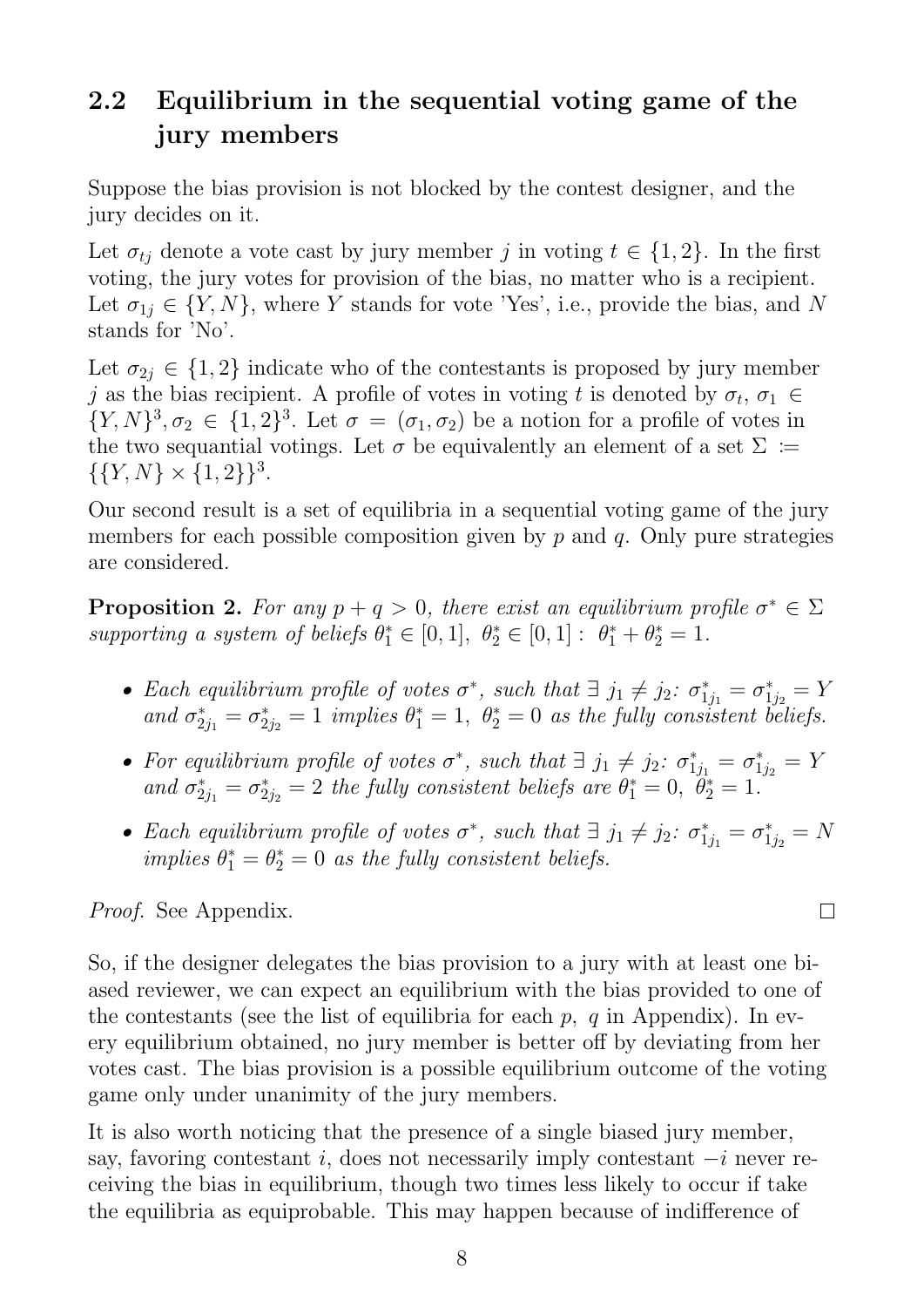the remaining unbiased jury members when at first they cast votes for the bias provision. Since they are indifferent, they can both cast vote in favor of contestant  $-i$ , so the biased jury member cannot affect the bias provision in favor of contestant i.

Consistent beliefs of the contestants about an outcome of the voting game are defined by implementing the Bayes' rule. The fact that the beliefs  $\theta_1^*$  $j_1^*$  and  $\theta_2^*$ 2 for each equilibrium profile of votes  $\sigma$  are fully consistent results from the existence of a sequence  $\varepsilon_k \to 0$ , such that a sequence of the jury members' trembled strategies  $\sigma(\varepsilon_k) \to \sigma$  induces the sequences of the probabilities defined be the Bayes' rule  $\theta_1(\varepsilon_k) \to \theta_1^*$ <sup>\*</sup><sub>1</sub> and  $\theta_2(\varepsilon_k) \rightarrow \theta_2^*$  $_{2}^{\ast}$ .

Substituting the fully consistent beliefs  $\theta_1^*$ <sup>\*</sup><sub>1</sub>,  $\theta_2^*$  into the expression for the equilibrium effort  $e_i(b, \theta_1^*, \theta_2^*)$ , defined in Proposition 1, along with a corresponding equilibrium profile of votes  $\sigma$ , gives a sequential equilibrium. If it is believed that the bias is provided to contestant 1, the equilibrium effort of contestant  $i$  is given by:

$$
e_i^*(b) = \frac{1}{c_i} \cdot \frac{c_1}{c_2} \frac{b}{(b + \frac{c_1}{c_2})^2}.
$$

If the contestants believe that the bias is provided to contestant 2, the equilibrium effort of contestant  $i$  is defined as:

$$
e_i^*(b) = \frac{1}{c_i} \cdot \frac{c_1}{c_2} \frac{b}{(1 + b \frac{c_1}{c_2})^2}.
$$

Belief that the bias is not provided results in the following equilibrium effort of contestant i:

$$
e_i^*(b) = \frac{1}{c_i} \cdot \frac{c_1}{c_2} \frac{1}{(1 + \frac{c_1}{c_2})^2}.
$$

The obtained equilibrium behaviors of the contestants and the jury members allow us to determine the optimal design of such a contest.

### 3 The Optimal Contest

The designer is able to manipulate the contest outcome by blocking the bias provision or delegating it to the jury of experts with a fixed  $b > 1$ . Appointment a certain composition of the jury, given by  $p$  and  $q$ , is another tool the designer has to gain maximum utility. Note that blocking the bias provision is equivalent to setting  $b = 1$  or appointing the jury of unbiased experts, i.e.,  $p = q = 0.$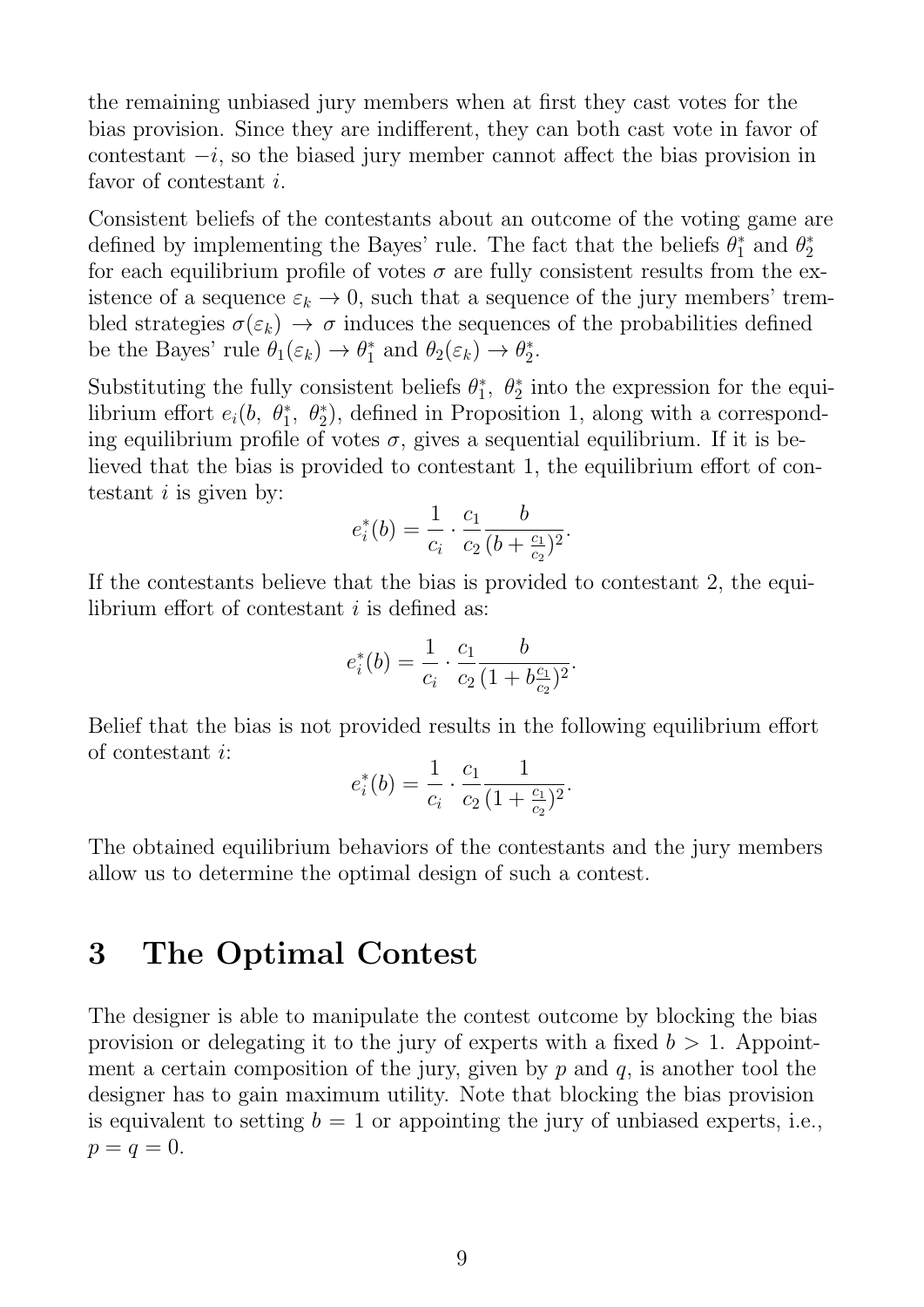#### 3.1 The designer maximizes the total effort

First, we determine optimal size of the bias  $b^*$  for each p, q if the designer benefits from the total effort exerted by the contestants. To resolve uncertainty about an equilibrium realizing in the voting game, we assume each one occurs with equal probability and the designer is risk-neutral. So, the following problem must be solved:

$$
\max_{b\geq 1}\Big\{\ w_1u_1(b,\ 1,\ 0)+w_2u_1(b,\ 0,\ 1)+(1-w_1-w_2)u_1(b,\ 0,\ 0)\Big\},\
$$

where  $w_i$  stands for the probability contestant i receives the bias. Here,  $b^* =$ 1 essentially means blocking the bias provision, and  $b^* > 1$  corresponds to a setting where the bias provision is delegated to the jury of experts.

If count the equilibria for  $p = q = 1, w_1 = w_2 = 2/12$ . Both contestants receive the bias with the same probability.

**Proposition 3.** Consider a jury with two biased experts, i.e.,  $p = q = 1$ , and the designer, seeking to maximize the total effort. For  $\frac{c_1}{c_2} \geq 2 - \sqrt{3}$ , the designer blocks the bias provision, that is  $b^* = 1$ . For  $\frac{c_1}{c_2} < 2 - \sqrt{3}$ , the designer delegates the bias provision to the jury, and the optimal bias is:

$$
b^* = \frac{\left(\frac{c_1}{c_2}\right)^4 - 6\left(\frac{c_1}{c_2}\right)^2 + 1}{2} + \sqrt{\left(\frac{\left(\frac{c_1}{c_2}\right)^4 - 6\left(\frac{c_1}{c_2}\right)^2 + 1}{\frac{c_1}{c_2}\left[1 + \left(\frac{c_1}{c_2}\right)^2\right]}\right)^2 - 4}
$$
  

$$
b^* = \frac{2}{}
$$

 $\Box$ 

Proof. See Appendix.

Proposition 3 indicates that the bias provision may both positively and negatively affect the contestants' incentives under uncertainty about the voting game result. If the degree of heterogeneity is sufficiently small, i.e.,  $\frac{c_1}{c_2}$  is close to 1, non-zero chances to receive the bias discourage the contestants to exert higher efforts. Hence, the contest designer benefits from status quo blocking the jury providing the bias. Meanwhile, the sufficiently large degree of heterogeneity, i.e.,  $\frac{c_1}{c_2}$  is close to 0, implies the contest designer setting the bias  $b^*$  > 1 to provoke the contestants play more aggressively. Moreover, the greater the degree of heterogeneity, the higher is the optimal bias.

Unfortunately, the analytical solution for  $p = 1$ ,  $q = 0$  and  $p = 0$ ,  $q = 1$  is not as easy to derive as for  $p = q = 1$ . Instead, we found a numerical solution to these jury compositions. Figure 2 demonstrates the same effect of the bias provision.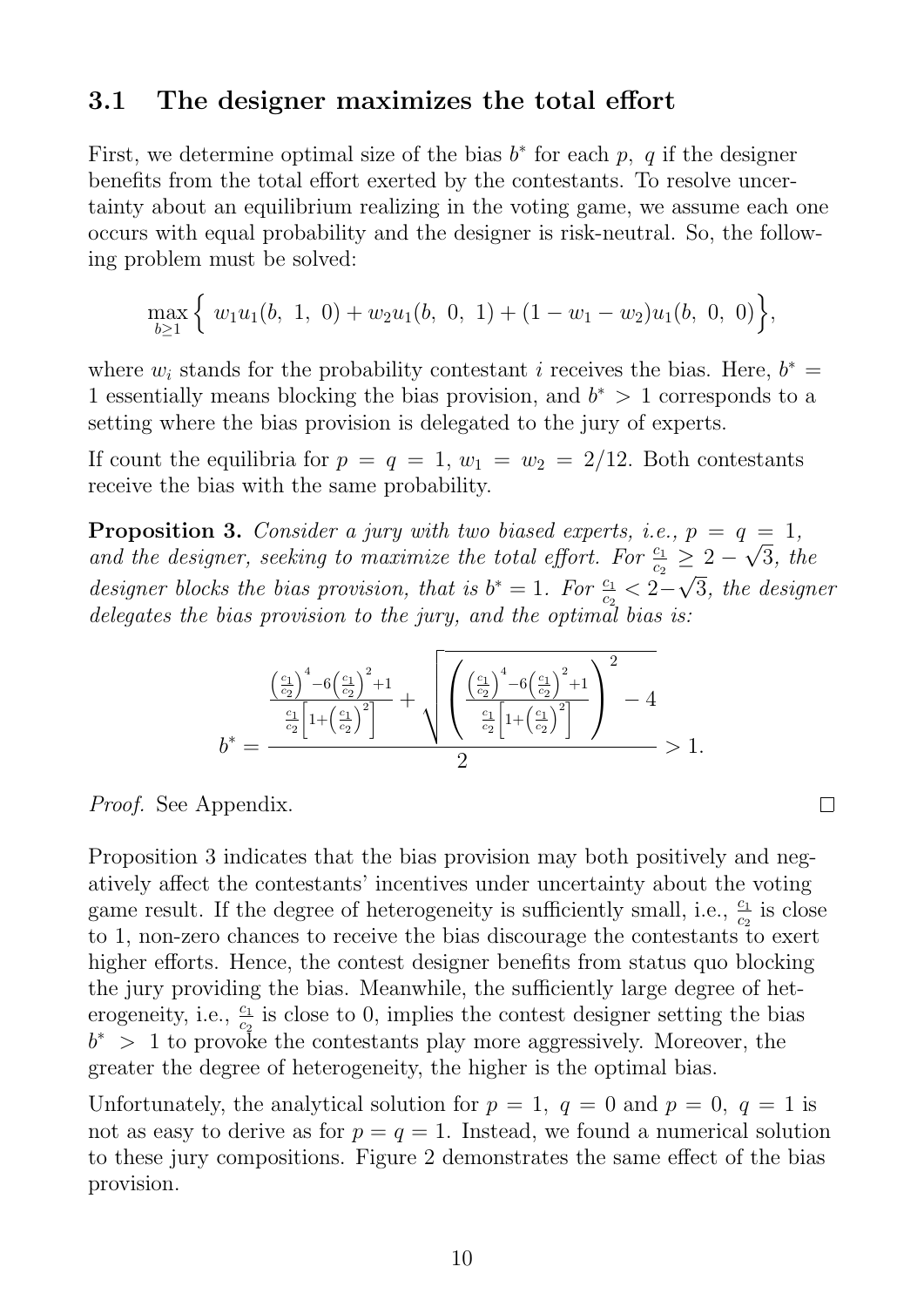Figure 2: The Total Effort Exerted by the Contestants as a Function of the Bias Size and The Jury Composition



*Note:* this figure indicates existence of the bias  $b^* > 1$  maximizing the designer's utility for sufficiently large degree of heterogeneity between the contestants. The left plot is for the jury with one member biased towards the first contestant, the right plot is for the jury with one member biased towards the second contestant. In both simulations, b takes values between 1 and 160 with a step of 0.1.

**Result 1.** If degree of heterogeneity between the contestants is sufficiently large, there is  $b^* > 1$  that maximizes the total effort exerted by the contestants. For the sufficiently small degree of heterogeneity, the contest designer blocks the bias provision.

To simulate behavior of the utility function of the designer, we substituted  $w_1, w_2$ . Note that  $w_i = 2w_{-i}$  if the jury composition is in favor of contestant *i*. The total effort is calculated excluding a multiplier  $\left(\frac{1}{c_1} + \frac{1}{c_2}\right)$  $\frac{1}{c_2}$ ) $\frac{c_1}{c_2}$  $\frac{c_1}{c_2} > 0$  to avoid setting exact values for  $c_1$ ,  $c_2$  as their ratio is what really affects the contest outcome.

One can notice that for  $\frac{c_1}{c_2} = 0.2$  the jury composition with a single expert favoring contestant 1 implies blocking the bias provision, while another composition still requires the rational designer to set  $b^* > 1$ . This may serve as an evidence the critical level of heterogeneity is greater for  $p = 0$ ,  $q = 1$  than for  $p = 1, q = 0.$ 

Another important observation is that the maximum value of the designer's utility is noticeably greater for the case  $p = 0$ ,  $q = 1$ , but for the small degree of heterogeneity this is not evident. Figure 2 also shows that the optimal bias size exists, i.e., it is finite. So, by using the bias the designer creates an even playing field, to equalize the ex ante heterogeneous contestants, encourage them to exert greater efforts and consequently obtain greater utility.

To complete our analysis of the optimal contest for the case where the total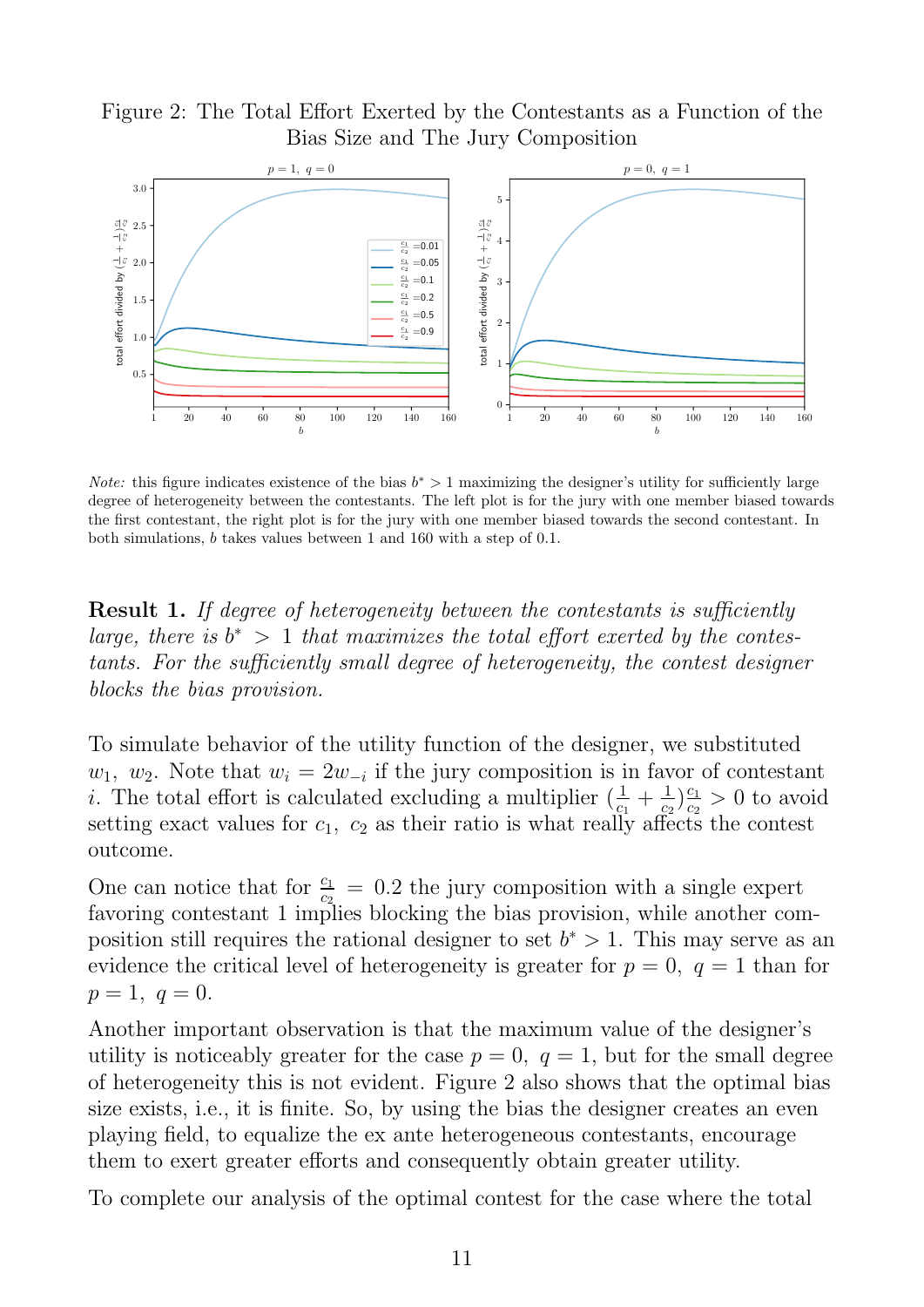effort is maximized, we determine the optimal jury composition if  $b$  is fixed at its optimal level  $b^*$  for each composition. Figure 3 represents numerical simulations for this specification of the designer's utility.





Note: this figure shows order of the designer's maximum utility for feasible compositions of the jury. Maximum total effort is divided by  $(\frac{1}{c_1} + \frac{1}{c_2})\frac{c_1}{c_2} > 0$  (exclusion of this multiplier obviously does not distort the ordinal relations). For compositions  $p \neq q$  it is calculated as the maximum value of a function on the set of b taking values from a range from 1 to 160 with a step of 0.1. The ratio  $\frac{c_1}{c_2}$  takes values between 0.01 and 0.99 with a step of 0.01.

Result 2. If the contest designer benefits from the total effort exerted by the contestants, it is optimal to appoint the jury composed of two unbiased experts and one favoring a less talented contestant. Moreover,

$$
u_1(p = 0, q = 1) \ge u_1(p = q = 1) \ge u_1(p = 1, q = 0) \ge u_1(p = q = 0).
$$

If the degree of heterogeneity between the contestants is sufficiently large, the non-strict inequalities become strict; if the degree of heterogeneity is sufficiently small, the designer becomes indifferent to the composition of the jury.

The large degree of heterogeneity between the contestants implies that the designer has to level the playing field, if she maximizes the total effort, by delegating the bias provision to the jury of biased experts. The less is the role of the jury member favoring a more talented contestant, the greater is the total effort. However, the presence of a biased jury member, whoever of the contestants is her favorite, is strictly better than a jury of all unbiased experts. If the degree of heterogeneity is sufficiently small, the designer has no incentive to allow the bias provision.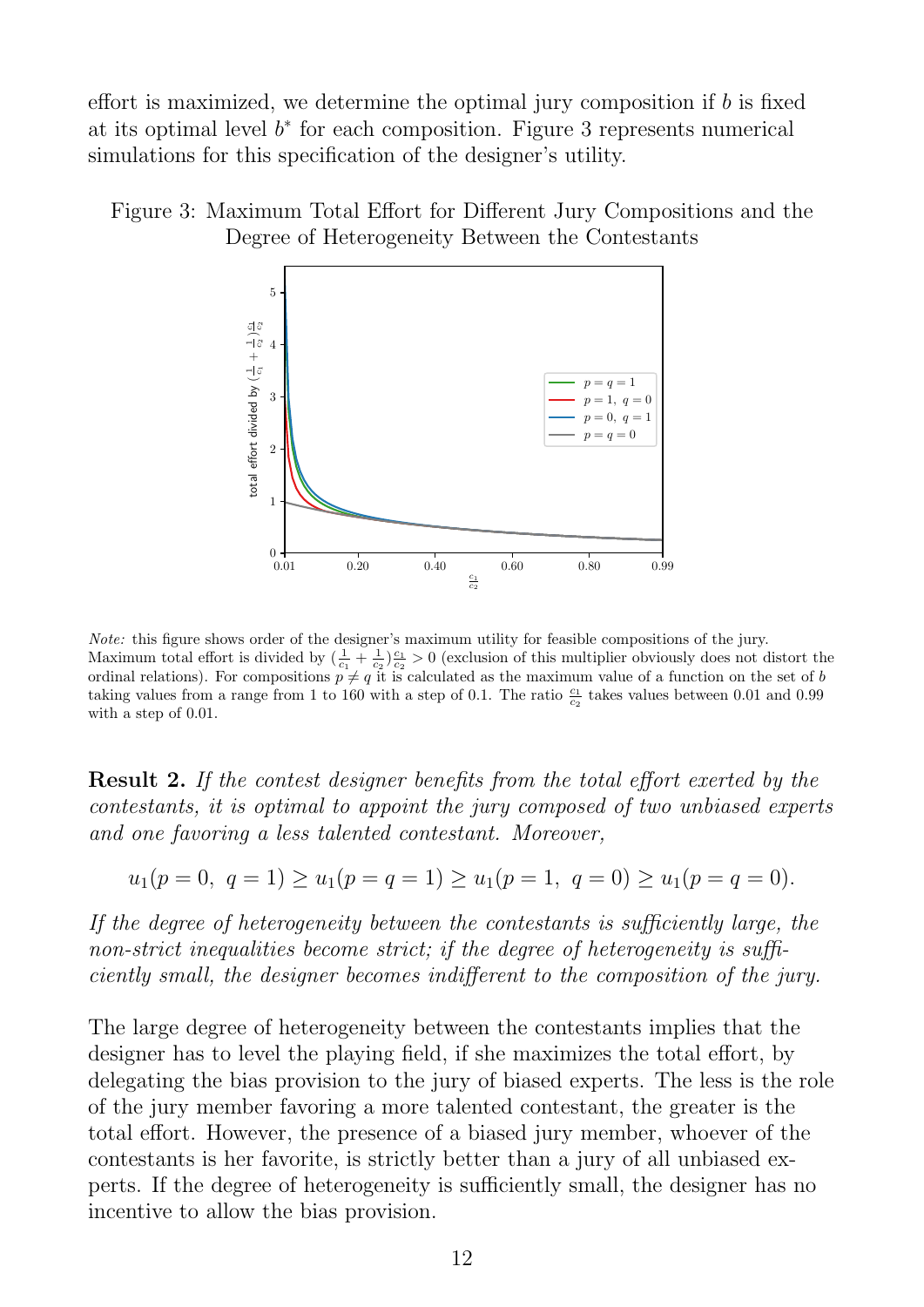#### 3.2 The designer maximizes the probability of a more talented contestant winning

Next, we study how the optimal bias needs to look like if the designer maximizes the probability that a more talented contestant wins. Similar to the previous case, we assume the equilibria in the voting game are equiprobable.

Proposition 4. Consider the designer seeking to maximize the probability of contestant 1 winning. She blocks the bias provision whenever  $q = 1$ . For  $p = 1, q = 0, and \frac{c_1}{c_2} < \frac{1}{\sqrt{2}}$  $\overline{z}_{\overline{2}},$  the designer delegates the bias provision to the jury, and the optimal bias is:

$$
b^* = \frac{-\frac{c_1}{c_2} + \sqrt{2}\left[\left(\frac{c_1}{c_2}\right)^2 - 1\right]}{2\left(\frac{c_1}{c_2}\right)^2 - 1} > 1.
$$

For  $p=1, q=0, and  $\frac{c_1}{c_2} \geq \frac{1}{\sqrt{2}}$$  $\frac{1}{2}$ , no solution exists, i.e.,  $b^* \to \infty$ .

Proof. See Appendix.

Presence of a jury member favoring a less talented contestant makes the bias provision suboptimal. Still the degree of heterogeneity affects the optimal bias size. If the degree of heterogeneity is sufficiently large, the rational designer sets  $b^* > 1$ , and any  $b > b^*$  decreases the probability of contestant 1 winning. Meanwhile, if the contestants are sufficiently close in terms of their marginal costs, the rational designer strives to set as high b as possible.

Our final result is the optimal jury composition if  $b$  is fixed at its optimal level  $b^*$  and the designer maximizes the probability of a more talented contestant winning. Figure 4 represents numerical simulations for this specification of the designer's utility.

Result 3. If the contest designer strives to maximize the probability of a more talented contestant winning, it is optimal to appoint the jury composed of two unbiased experts and one favoring a more talented contestant. Moreover,

$$
u_2(p = 1, q = 0) \ge u_2(p = q = 1) = u_2(p = 1, q = 0) = u_2(p = q = 0).
$$

If the degree of heterogeneity is sufficiently small, the non-strict inequality becomes strict; if the degree of heterogeneity is sufficiently large, the designer becomes indifferent to the composition of the jury.

So, the degree of heterogeneity has an opposite effect if the designer maximizes the probability of contestant 1 winning. The sufficiently small degree

 $\Box$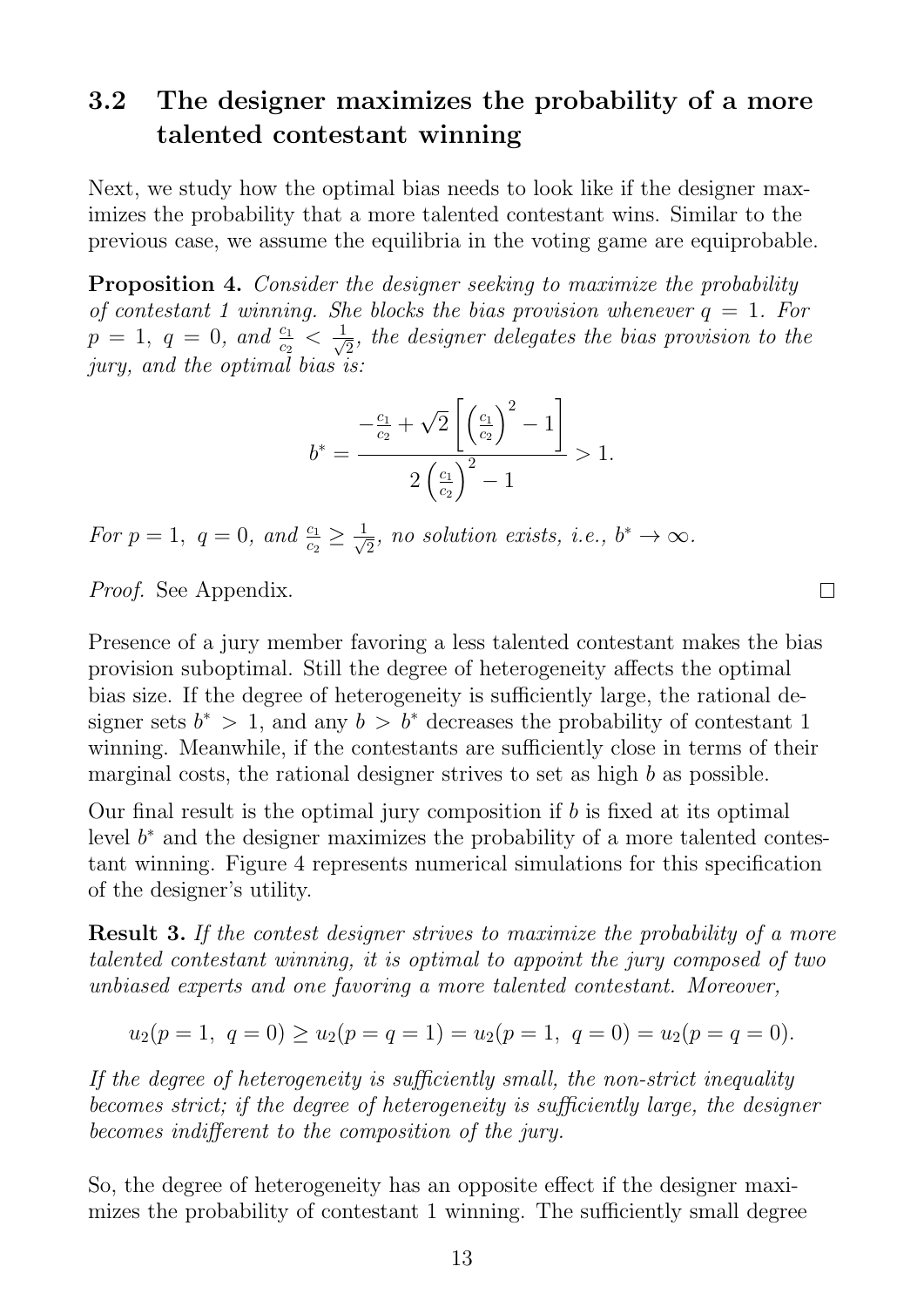Figure 4: Maximum Probability of Contestant 1 Winning for Different Jury Compositions and the Degree of Heterogeneity



Note: this figure shows order of the designer's maximum utility for feasible compositions of the jury. The ratio  $\frac{c_1}{c_2}$  takes values between 0.01 and 0.99 with a step of 0.01.

implies the optimal appointment of a jury with a single biased expert who favors a more talented contestant. Any other composition of the jury is suboptimal. We can expect any jury composition if the degree of heterogeneity is sufficiently large.

#### 4 Conclusion

This paper aimed at determining optimal composition of a jury, appointed by the contest designer, in presence of biases towards contestants the jury members may hold. We found that, if degree of heterogeneity between the contestants is sufficiently large, the rational designer, striving to maximize the total effort, appoints a jury with an expert biased towards a less talented contestant to encourage the contestants by creating level playing field. However, if the degree of heterogeneity is sufficiently small, the designer is indifferent. The opposite effect was revealed if the designer maximizes the probability of a more talented contestant winning. Sufficiently small degree of heterogeneity implies that it is optimal to allow a jury with an expert biased towards a more talented contestant to affect the contest outcome. Meanwhile, sufficiently large degree of heterogeneity makes the designer indifferent.

Further research may be carried out by implementing several refinements of Nash equilibrium in the voting game. For now, we restricted our focus on the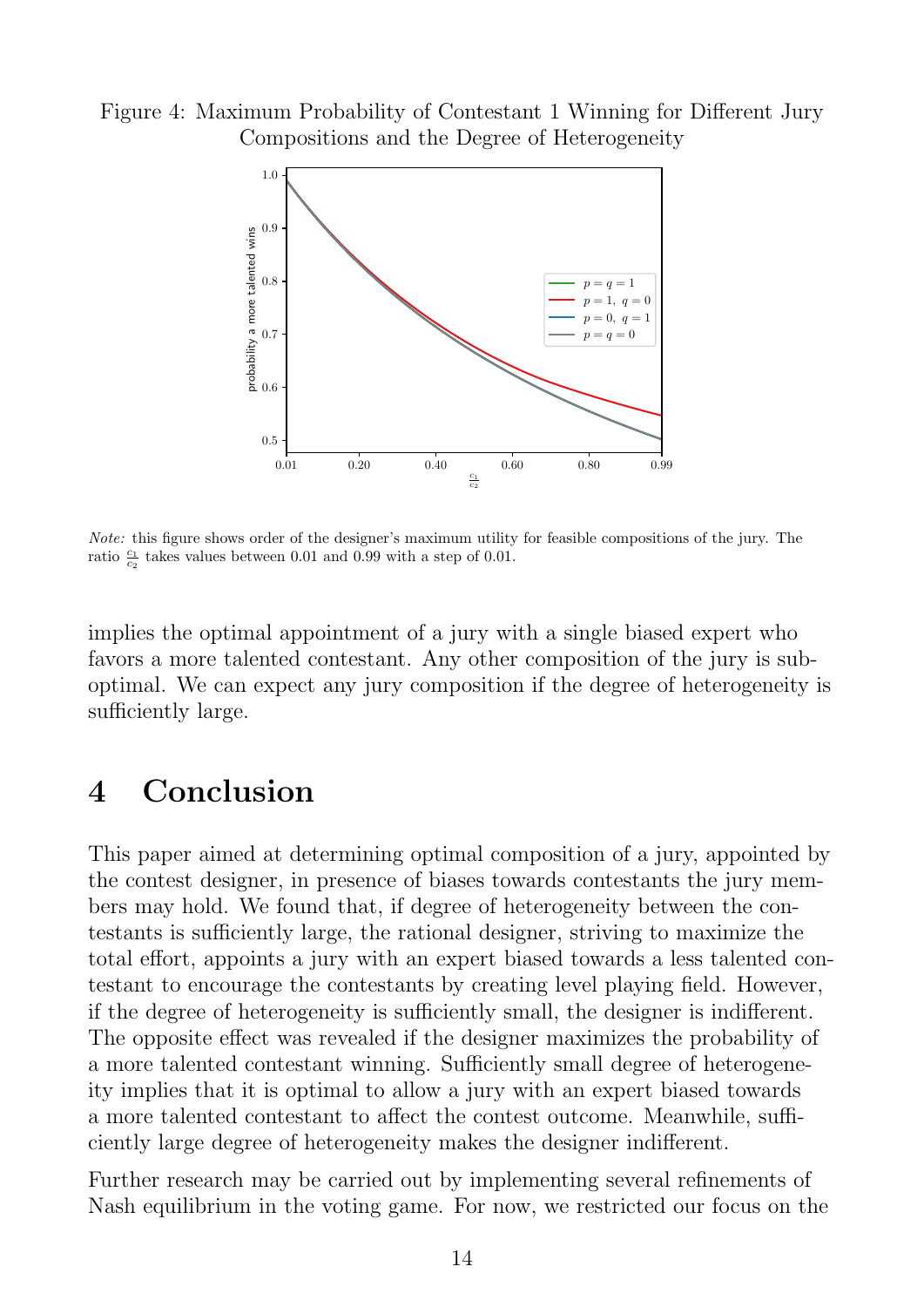pure strategies of the jury members, and we expect to obtain a more stable and therefore more plausible equilibrium outcome by considering the mixed strategies. The theoretical results of the study may be tested on data from dancesport competitions. Then they can serve as a reference point to analyze contests with biased jury members from optimal design perspective.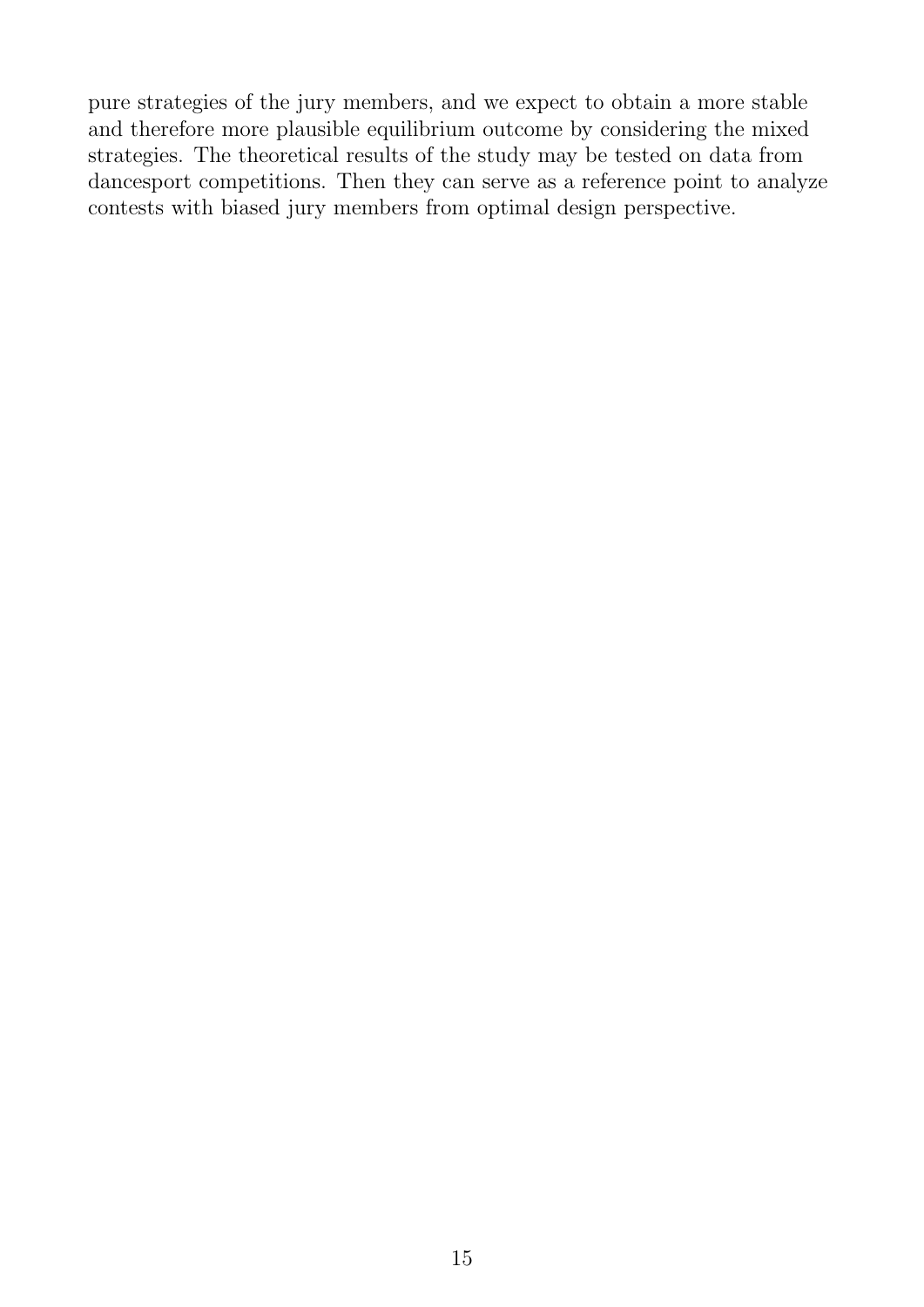### References

- Amegashie, J. A. (2002). Committees and rent-seeking effort under probabilistic voting. *Public Choice*,  $112(3-4)$ ,  $345-350$ .
- Amegashie, J. A. (2003). The all-pay auction when a committee awards the prize. Public Choice, 116 (1-2), 79–90.
- Amegashie, J. A. (2006). The 2002 winter olympics scandal: Rent-seeking and committees. Social Choice and Welfare, 26 (1), 183–189.
- Congleton, R. D. (1984). Committees and rent-seeking effort. Journal of Public Economics, 25 (1-2), 197–209.
- Franke, J., Leininger, W., & Wasser, C. (2018). Optimal favoritism in all-pay auctions and lottery contests. European Economic Review, 104, 22–37.
- Fu, Q., & Wu, Z. (2020). On the optimal design of biased contests. Theoretical Economics, 15 (4), 1435–1470.
- Kirkegaard, R. (2012). Favoritism in asymmetric contests: Head starts and handicaps. *Games and Economic Behavior*,  $76(1)$ , 226–248.
- Levy, G. (2007a). Decision making in committees: Transparency, reputation, and voting rules. American economic review,  $97(1)$ , 150–168.
- Levy, G. (2007b). Decision–making procedures for committees of careerist experts. American Economic Review,  $97(2)$ , 306-310.
- Li, H., Rosen, S., & Suen, W. (2001). Conflicts and common interests in committees. American Economic Review, 91 (5), 1478–1497.
- Li, H., & Suen, W. (2009). Decision-making in committees. Canadian Journal of Economics/Revue canadienne d'économique,  $\frac{1}{2}(2)$ , 359-392.
- Li, S. et al. (2013). Tullock contests under committee administration. Economics Bulletin, 33(3), 1983–1990.
- Lockard, A. A. (2006). Note on rent-seeking and committees using a proportionatesharing rule. Public Choice, 129 (3-4), 315–319.
- Siegel, R. (2014). Asymmetric contests with head starts and nonmonotonic costs. American Economic Journal: Microeconomics, 6 (3), 59–105.
- Visser, B., & Swank, O. H. (2007). On committees of experts. The Quarterly Journal of Economics, 122 (1), 337–372.
- Yildirim, H. et al. (2018). Biased experts, majority rule, and the optimal composition of committee (Working Paper No. 268). Economic Research Initiatives at Duke (ERID).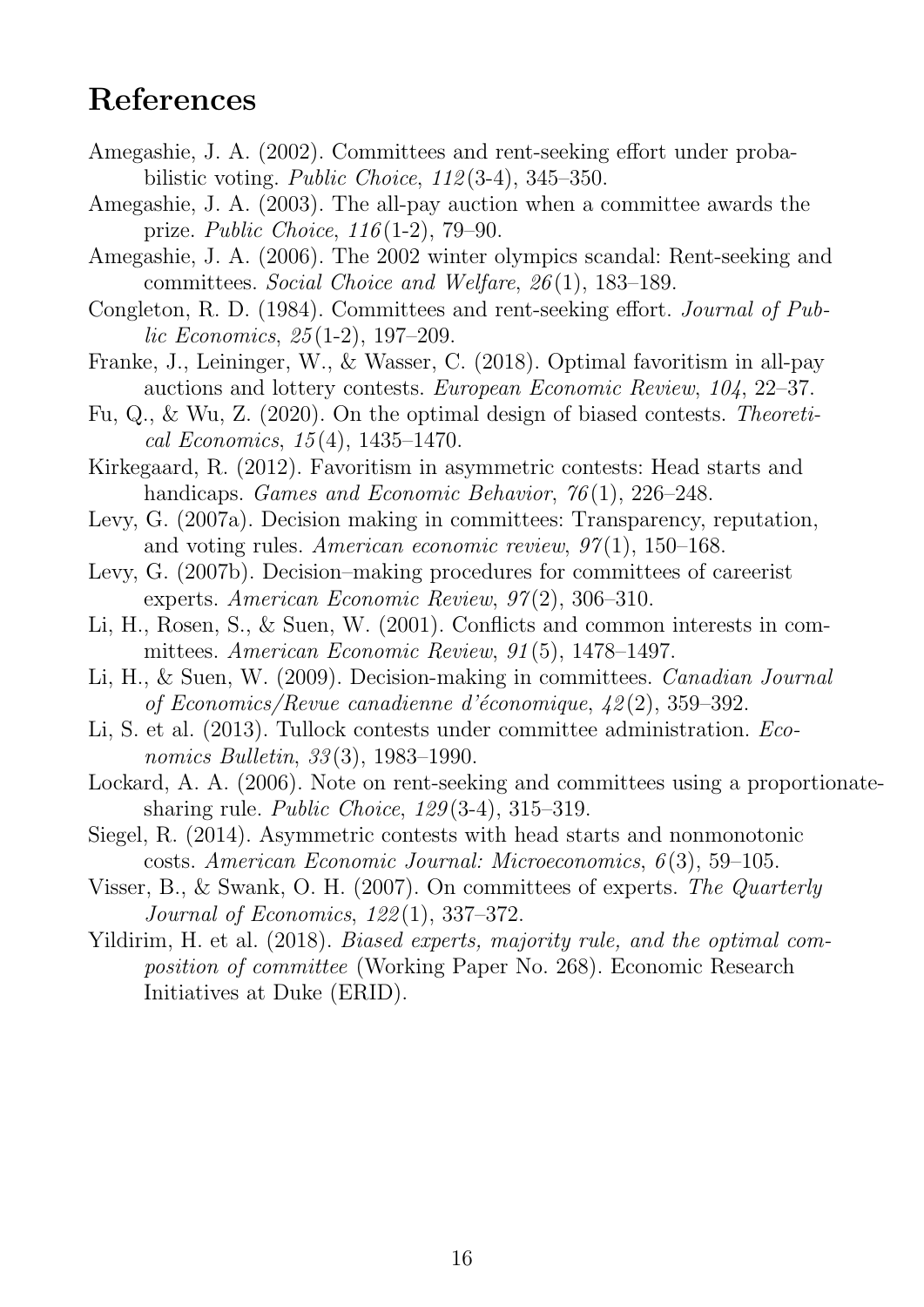## Appendix

*Proof of Proposition 1*. First, consider the case  $e_1^2 + e_2^2 \neq 0$ .

Expected payoffs of the contestants are given by:

$$
\pi_1 = \theta_1 \frac{be_1}{be_1 + e_2} + \theta_2 \frac{e_1}{e_1 + be_2} + (1 - \theta_1 - \theta_2) \frac{e_1}{e_1 + e_2} - c_1 e_1,
$$
  

$$
\pi_2 = \theta_1 \frac{e_2}{be_1 + e_2} + \theta_2 \frac{be_2}{e_1 + be_2} + (1 - \theta_1 - \theta_2) \frac{e_2}{e_1 + e_2} - c_2 e_2.
$$

Contestant *i* maximizes the expected payoff by choosing  $e_i > 0$ . Taking derivative w.r.t.  $e_i$  for each  $i \in \{1, 2\}$  gives us the following system of FOCs:

$$
\frac{\partial \pi_1}{\partial e_1} = \theta_1 \frac{be_2}{(be_1 + e_2)^2} + \theta_2 \frac{be_2}{(e_1 + be_2)^2} + (1 - \theta_1 - \theta_2) \frac{e_2}{(e_1 + e_2)^2} - c_1 = 0 \Leftrightarrow
$$

$$
\Leftrightarrow e_2 \left( \frac{\theta_1 b}{(be_1 + e_2)^2} + \frac{\theta_2 b}{(e_1 + be_2)^2} + \frac{1 - \theta_1 - \theta_2}{(e_1 + e_2)^2} \right) = c_1
$$

$$
\frac{\partial \pi_2}{\partial e_2} = \theta_1 \frac{be_1}{(be_1 + e_2)^2} + \theta_2 \frac{be_1}{(e_1 + be_2)^2} + (1 - \theta_1 - \theta_2) \frac{e_1}{(e_1 + e_2)^2} - c_2 = 0 \Leftrightarrow
$$

$$
\Leftrightarrow e_1 \left( \frac{\theta_1 b}{(be_1 + e_2)^2} + \frac{\theta_2 b}{(e_1 + be_2)^2} + \frac{1 - \theta_1 - \theta_2}{(e_1 + e_2)^2} \right) = c_2
$$

So, in the equilibrium,  $e_2^* = \frac{c_1}{c_2}$  $\frac{c_1}{c_2}e_1^*$  $i<sub>1</sub>$ . First solve w.r.t.  $e_1^*$ 1 , then substitute into the equality:

$$
e_1^* = \frac{1}{c_1} \cdot \frac{c_1}{c_2} \left[ \frac{\theta_1 b}{(b + \frac{c_1}{c_2})^2} + \frac{\theta_2 b}{(1 + b\frac{c_1}{c_2})^2} + \frac{1 - \theta_1 - \theta_2}{(1 + \frac{c_1}{c_2})^2} \right],
$$
  

$$
e_2^* = \frac{1}{c_2} \cdot \frac{c_1}{c_2} \left[ \frac{\theta_1 b}{(b + \frac{c_1}{c_2})^2} + \frac{\theta_2 b}{(1 + b\frac{c_1}{c_2})^2} + \frac{1 - \theta_1 - \theta_2}{(1 + \frac{c_1}{c_2})^2} \right].
$$

The equilibrium expected payoffs are:

$$
\pi_1^* = \theta_1 \frac{b^2}{\left(b + \frac{c_1}{c_2}\right)^2} + \theta_2 \frac{1}{\left(1 + b\frac{c_1}{c_2}\right)^2} + (1 - \theta_1 - \theta_2) \frac{1}{\left(1 + \frac{c_1}{c_2}\right)^2} > 0,
$$
\n
$$
\pi_2^* = \theta_1 \frac{\left(\frac{c_1}{c_2}\right)^2}{\left(b + \frac{c_1}{c_2}\right)^2} + \theta_2 \frac{\left(b\frac{c_1}{c_2}\right)^2}{\left(1 + b\frac{c_1}{c_2}\right)^2} + (1 - \theta_1 - \theta_2) \frac{\left(\frac{c_1}{c_2}\right)^2}{\left(1 + \frac{c_1}{c_2}\right)^2} > 0.
$$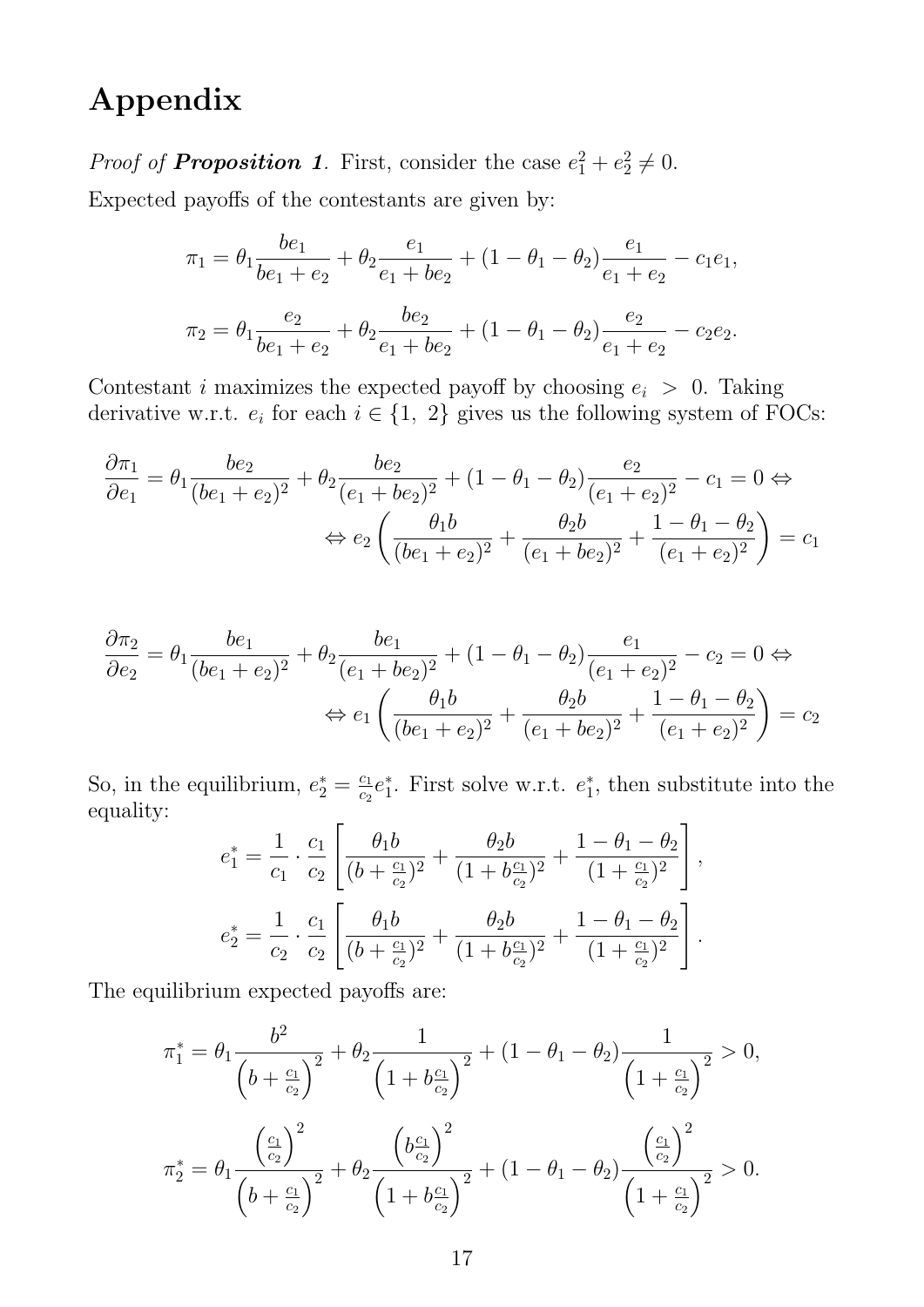Now, we show that the pair  $e_1^* > 0$  and  $e_2^* > 0$  is indeed a unique Nash equilibrium. If contestant i exerts  $e_i > 0$  and contestant  $-i$  exerts zero effort, the payoffs are  $1 - c_i e_i$  and 0 respectively. If  $e_1 = e_2 = 0$ , the payoffs are  $\frac{1}{2}$ ,  $\frac{1}{2}$ 1  $\frac{1}{2}$ . It is easy to see that  $e_i = 0$  is a strictly dominated strategy for each  $i \in \{1, 2\}.$  $\Box$ 

*Proof of Proposition 2*. In the sequential voting game between the jury members, such that

(i)  $p = q = 1$ , a set of Nash equilibrium votes for the bias provision is a union of the following sets:

$$
- \{ \sigma \in \Sigma \mid \forall j \in \mathcal{J} \ \sigma_{1j} = Y, \ \sigma_{21} = \sigma_{23} = 1 \},
$$
  

$$
- \{ \sigma \in \Sigma \mid \forall j \in \mathcal{J} \ \sigma_{1j} = Y, \ \sigma_{22} = \sigma_{23} = 2 \},
$$
  

$$
- \{ \sigma \in \Sigma \mid \sigma_{12} = \sigma_{13} = N, \ \sigma_{21} = \sigma_{23} = 1 \} \cup \{ \sigma \in \Sigma \mid \sigma_{11} = \sigma_{13} = N, \ \sigma_{22} = \sigma_{23} = 2 \};
$$

(ii)  $p = 1, q = 0$ , a set of Nash equilibrium votes for the bias provision is a union of the following sets:

$$
- \{\sigma \in \Sigma \mid \forall j \in \mathcal{J} \ \sigma_{1j} = Y, \ \sigma_2 \in \{(1, 1, 1), (1, 1, 2), (1, 2, 1), (2, 1, 1)\}\},
$$
  

$$
- \{\sigma \in \Sigma \mid \forall j \in \mathcal{J} \ \sigma_{1j} = Y, \ \sigma_{22} = \sigma_{23} = 2\},
$$
  

$$
- \{\sigma \in \Sigma \mid \sigma_{12} = \sigma_{13} = N, \ \sigma_2 \in \{(1, 1, 1), (1, 1, 2), (1, 2, 1), (2, 1, 1)\} \cup
$$
  

$$
\{\sigma \in \Sigma \mid \sigma_1 \in \{(Y, N, N), (N, N, N), (N, Y, N), (N, N, Y)\}, \ \sigma_{22} = \sigma_{23} = 2\}\};
$$

(iii)  $p = 0$ ,  $q = 1$ , a set of Nash equilibrium votes for the bias provision is a union of the following sets:

$$
- \{\sigma \in \Sigma \mid \forall j \in \mathcal{J} \ \sigma_{1j} = Y, \ \sigma_{21} = \sigma_{23} = 1\},
$$
  
\n
$$
- \{\sigma \in \Sigma \mid \forall j \in \mathcal{J} \ \sigma_{1j} = Y, \ \sigma_2 \in \{(2, 2, 2), (2, 2, 1), (1, 2, 2), (2, 1, 2)\}\},
$$
  
\n
$$
- \{\sigma \in \Sigma \mid \sigma_{11} = \sigma_{13} = N, \ \sigma_2 \in \{(2, 2, 2), (2, 2, 1), (1, 2, 2), (2, 1, 2)\} \cup
$$
  
\n
$$
\{\sigma \in \Sigma \mid \sigma_1 \in \{(Y, N, N), (N, N, N), (N, Y, N), (N, N, Y)\}, \ \sigma_{21} = \sigma_{23} = 1\}\};
$$

(iv)  $p = q = 0$ , a set of Nash equilibrium votes for the bias provision is

$$
\{\sigma \in \Sigma \mid \sigma_1 \in \{(N, N, N), (Y, N, N), (N, Y, N), (N, N, Y)\}\}.
$$

Start with the jury  $p = q = 1$ . The biased contest happens if majority of the jury members voted to give the bias. If that happens, consider the equilibrium votes in the voting game 'Who is the bias recipient?'. Contestant 1 receives the bias if the jury members' votes are either of this four 111, 112,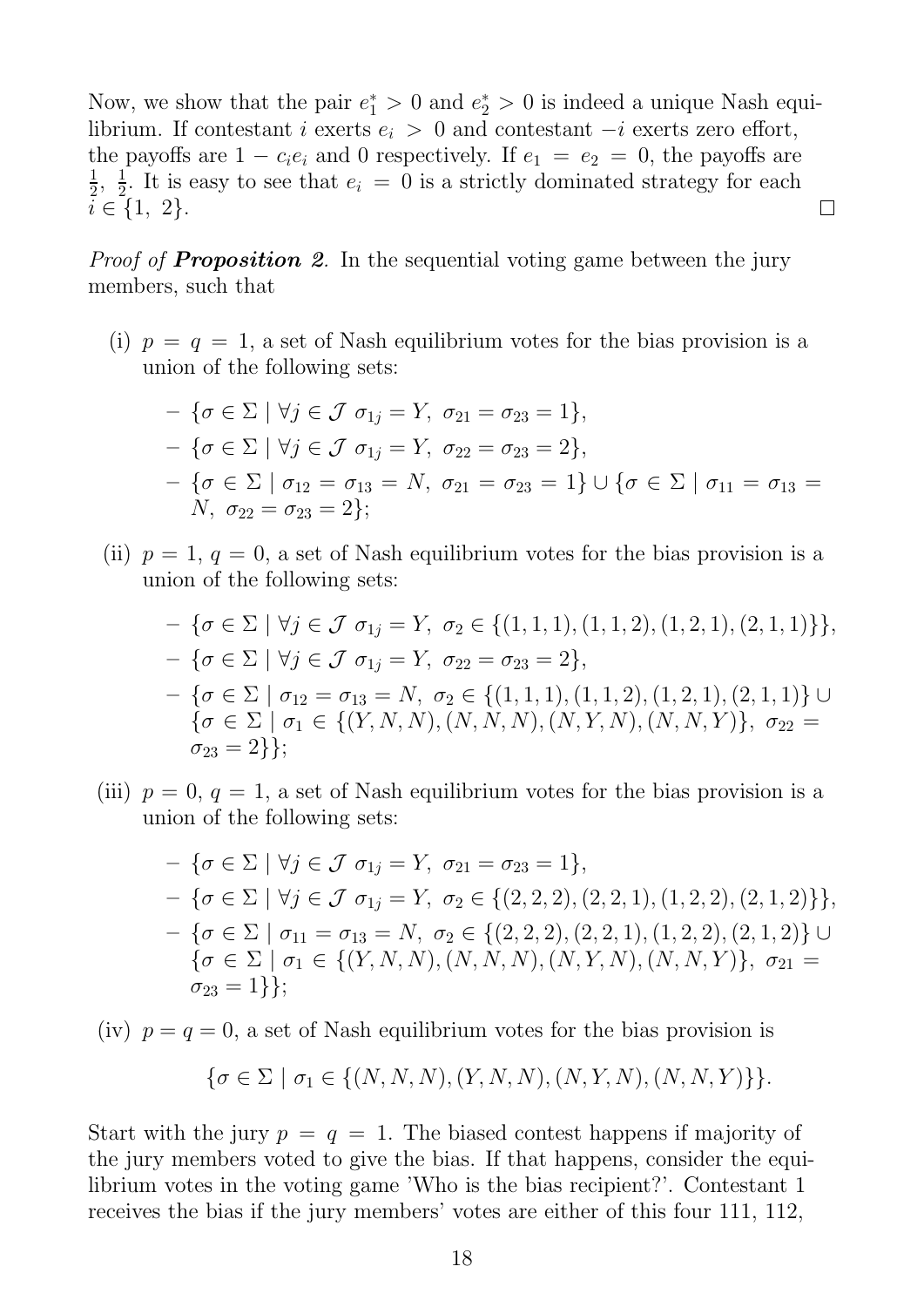121, 211. Contestant 2 receives the bias if the jury members votes are either of this four 222, 122, 212, 221.

In the biased contest the third jury member is indifferent, since all her payoffs are equal to 0. The equilibrium votes are 111, 121, 222, 122 (in other cases, one of the first two jury members has an incentive to deviate).

Now consider the voting game 'Is the bias provided?'. The biased contest happens if the votes are either of this four YYY, YYN, YNY, NYY. The unbiased contest occurs if the votes are either of this four NNN, YNN, NYN, NNY. The equilibrium votes are YYY, YNN, NNN for 111 or 121. The equilibrium votes are YYY, NYN, NNN for 222 or 122.

Now, we check if the obtained equilibrium profiles of votes induce fully consistent beliefs  $\theta_1^*$  $_{1}^{*}, \theta_{2}^{*}.$ 

•  $(Y1, Y1, Y1, e_1^*, e_2^*), \theta_1 = 1, \theta_2 = 0$ 

Introduce  $\varepsilon \to 0$ ,  $\delta \to 0$  as trembling probabilities. Completely mixed strategies for each jury member, considering their hands tremble with the same probability, are given by:

$$
\sigma_{1j}^{\varepsilon} = (1 - \varepsilon) Yes + \varepsilon No
$$

$$
\sigma_{2j}^{\delta} = (1 - \delta)1 + \delta 2
$$

The consistent beliefs according to the Bayes' rule are defined as:

$$
\theta_1^{\varepsilon,\delta} = (1-\varepsilon)^3 (1-\delta)^3 + 3\varepsilon (1-\varepsilon)^2 (1-\delta)^3 + 3(1-\varepsilon)^3 \delta (1-\delta)^2 + 9\varepsilon (1-\varepsilon)^2 \delta (1-\delta)^2
$$
  

$$
\theta_2^{\varepsilon,\delta} = (1-\varepsilon)^3 \delta^3 + 3(1-\varepsilon)^3 \delta^2 (1-\delta) + 3\varepsilon (1-\varepsilon)^2 \delta^3 + 9\varepsilon (1-\varepsilon)^2 \delta^2 (1-\delta)
$$

Take  $\varepsilon_n = \delta_n = \frac{1}{n}$  $\frac{1}{n} \to 0$ , then  $\theta_1^{\varepsilon,\delta} \to 1, \theta_2^{\varepsilon,\delta} \to 0$ . The limits coincide with the considered belief system, so the obtained is a sequential equilibrium, i.e., not only a weak sequential equilibrium.

•  $(Y1, Y2, Y1, e_1^*, e_2^*), \theta_1 = 1, \theta_2 = 0$ 

$$
\sigma_{1j}^{\varepsilon} = (1 - \varepsilon) Yes + \varepsilon No
$$

$$
\sigma_{21}^{\delta} = \sigma_{23}^{\delta} = (1 - \delta)1 + \delta 2
$$

$$
\sigma_{22}^{\delta} = \delta 1 + (1 - \delta)2
$$

The consistent beliefs are:

$$
\theta_1^{\varepsilon,\delta} = [(1-\varepsilon)^3 + 3\varepsilon(1-\varepsilon)^2][(1-\delta)^2\delta + 2\delta^2(1-\delta) + (1-\delta)^3]
$$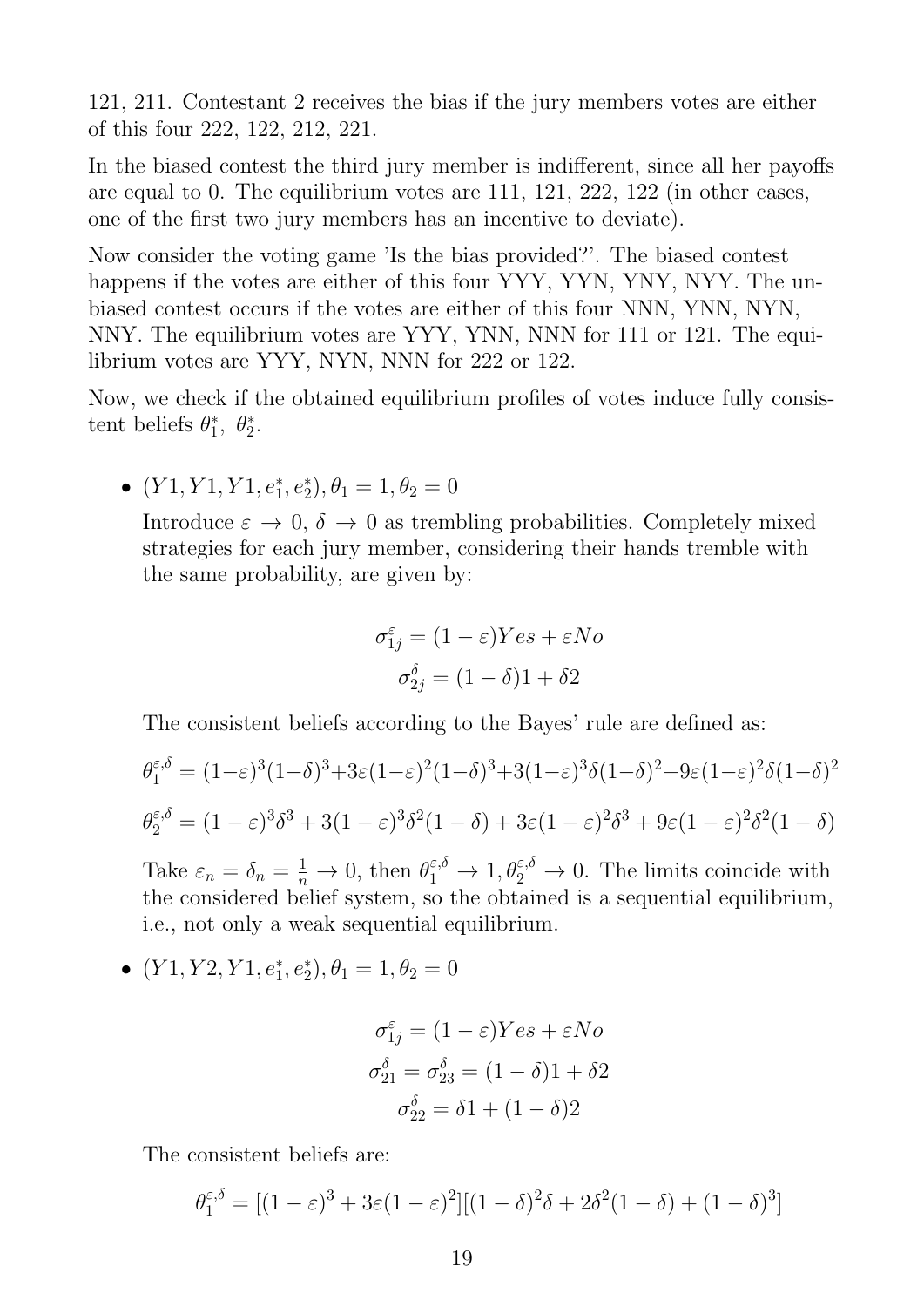$$
\theta_2^{\varepsilon,\delta} = [(1-\varepsilon)^3 + 3\varepsilon(1-\varepsilon)^2][\delta^2(1-\delta) + 2(1-\delta)^2\delta + \delta^3]
$$

Take  $\varepsilon_n = \delta_n = \frac{1}{n}$  $\frac{1}{n} \to 0$ , then  $\theta_1^{\varepsilon,\delta} \to 1, \theta_2^{\varepsilon,\delta} \to 0$ . The limits coincide with the considered belief system, so the obtained is a sequential equilibrium, i.e., not only a weak sequential equilibrium.

•  $(Y2, Y2, Y2, e_1^*, e_2^*), \theta_1 = 0, \theta_2 = 1$ 

$$
\sigma_{1j}^{\varepsilon} = (1 - \varepsilon) Yes + \varepsilon No
$$

$$
\sigma_{2j}^{\delta} = \delta 1 + (1 - \delta)2
$$

The consistent beliefs are:

$$
\theta_1^{\varepsilon,\delta} = [(1-\varepsilon)^3 + 3\varepsilon(1-\varepsilon)^2][\delta^3 + 3\delta^2(1-\delta)]
$$

$$
\theta_2^{\varepsilon,\delta} = [(1-\varepsilon)^3 + 3\varepsilon(1-\varepsilon)^2][(1-\delta)^3 + 3(1-\delta)^2\delta]
$$

Take  $\varepsilon_n = \delta_n = \frac{1}{n}$  $\frac{1}{n} \to 0$ , then  $\theta_1^{\varepsilon,\delta} \to 0$ ,  $\theta_2^{\varepsilon,\delta} \to 1$ . The limits coincide with the considered belief system, so the obtained is a sequential equilibrium, i.e., not only a weak sequential equilibrium.

•  $(Y1, Y2, Y2, e_1^*, e_2^*), \theta_1 = 0, \theta_2 = 1$ 

$$
\sigma_{1j}^{\varepsilon} = (1 - \varepsilon) Yes + \varepsilon No
$$

$$
\sigma_{21}^{\delta} = (1 - \delta)1 + \delta 2
$$

$$
\sigma_{22}^{\delta} = \sigma_{23}^{\delta} = \delta 1 + (1 - \delta)2
$$

The consistent beliefs are:

$$
\theta_1^{\varepsilon,\delta} = [(1-\varepsilon)^3 + 3\varepsilon(1-\varepsilon)^2][(1-\delta)\delta^2 + 2(1-\delta)\delta^2 + \delta^3]
$$

$$
\theta_2^{\varepsilon,\delta} = [(1-\varepsilon)^3 + 3\varepsilon(1-\varepsilon)^2][\delta^2(1-\delta) + 2\delta^2(1-\delta) + (1-\delta)^3]
$$

Take  $\varepsilon_n = \delta_n = \frac{1}{n}$  $\frac{1}{n} \to 0$ , then  $\theta_1^{\varepsilon,\delta} \to 0$ ,  $\theta_2^{\varepsilon,\delta} \to 1$ . The limits coincide with the considered belief system, so the obtained is a sequential equilibrium, i.e., not only a weak sequential equilibrium.

•  $(Y1, N1, N1, e_1^*, e_2^*), \theta_1 = 0, \theta_2 = 0$ 

$$
\sigma_{11}^{\varepsilon} = (1 - \varepsilon) Yes + \varepsilon No
$$

$$
\sigma_{12}^{\varepsilon} = \sigma_{13}^{\varepsilon} = \varepsilon Yes + (1 - \varepsilon) No
$$

$$
\sigma_{2j}^{\delta} = (1 - \delta)1 + \delta 2
$$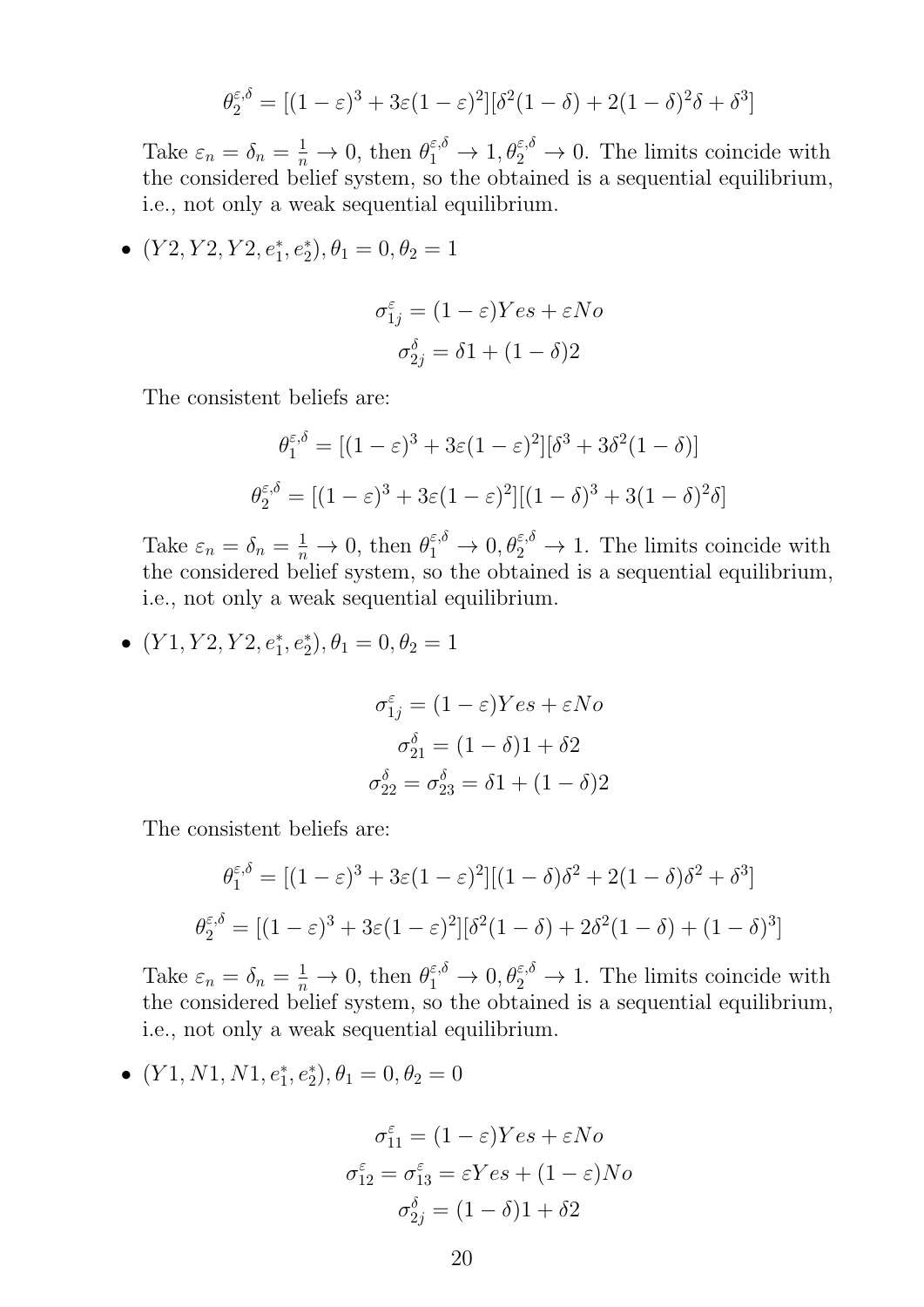The consistent beliefs are:

$$
\theta_1^{\varepsilon,\delta} = \left[ (1-\varepsilon)\varepsilon^2 + 2(1-\varepsilon)^2 \varepsilon + \varepsilon^3 \right] \left[ (1-\delta)^3 + 3\delta(1-\delta)^2 \right]
$$

$$
\theta_2^{\varepsilon,\delta} = \left[ (1-\varepsilon)\varepsilon^2 + 2(1-\varepsilon)^2 \varepsilon + \varepsilon^3 \right] \left[ \delta^3 + 3\delta^2(1-\delta) \right] =
$$

$$
= \varepsilon \delta^2 \left[ (1-\varepsilon)\varepsilon + 2(1-\varepsilon)^2 + \varepsilon^2 \right] \left[ \delta + 3(1-\delta) \right]
$$

Take  $\varepsilon_n = \delta_n = \frac{1}{n}$  $\frac{1}{n} \to 0$ , then  $\theta_1^{\varepsilon,\delta} \to 0$ ,  $\theta_2^{\varepsilon,\delta} \to 0$ . The limits coincide with the considered belief system, so the obtained is a sequential equilibrium, i.e., not only a weak sequential equilibrium.

•  $(Y1, N2, N1, e_1^*, e_2^*), \theta_1 = 0, \theta_2 = 0$ 

$$
\sigma_{11}^{\varepsilon} = (1 - \varepsilon) Yes + \varepsilon No
$$

$$
\sigma_{12}^{\varepsilon} = \sigma_{13}^{\varepsilon} = \varepsilon Yes + (1 - \varepsilon) No
$$

$$
\sigma_{21}^{\delta} = \sigma_{23}^{\delta} = (1 - \delta)1 + \delta 2
$$

$$
\sigma_{22}^{\delta} = \delta 1 + (1 - \delta)2
$$

The consistent beliefs are:

$$
\theta_1^{\varepsilon,\delta} = [(1-\varepsilon)\varepsilon^2 + 2(1-\varepsilon)^2\varepsilon + \varepsilon^3][(1-\delta)^2\delta + 2\delta^2(1-\delta) + (1-\delta)^3]
$$

$$
\theta_2^{\varepsilon,\delta} = [(1-\varepsilon)\varepsilon^2 + 2(1-\varepsilon)^2\varepsilon + \varepsilon^3][\delta^2(1-\delta) + 2(1-\delta)^2\delta + \delta^3]
$$

Take  $\varepsilon_n = \delta_n = \frac{1}{n}$  $\frac{1}{n} \to 0$ , then  $\theta_1^{\varepsilon,\delta} \to 0$ ,  $\theta_2^{\varepsilon,\delta} \to 0$ . The limits coincide with the considered belief system, so the obtained is a sequential equilibrium, i.e., not only a weak sequential equilibrium.

•  $(N2, Y2, N2, e_1^*, e_2^*), \theta_1 = 0, \theta_2 = 0$ 

$$
\sigma_{11}^{\varepsilon} = \sigma_{13}^{\varepsilon} = \varepsilon Y e s + (1 - \varepsilon) N o
$$

$$
\sigma_{12}^{\varepsilon} = (1 - \varepsilon) Y e s + \varepsilon N o
$$

$$
\sigma_{2j}^{\delta} = \delta 1 + (1 - \delta) 2
$$

The consistent beliefs are:

$$
\theta_1^{\varepsilon,\delta} = [(1-\varepsilon)\varepsilon^2 + 2(1-\varepsilon)^2\varepsilon + \varepsilon^3][\delta^3 + 3(1-\delta)\delta^2]
$$

$$
\theta_2^{\varepsilon,\delta} = [(1-\varepsilon)\varepsilon^2 + 2(1-\varepsilon)^2\varepsilon + \varepsilon^3][(1-\delta)^3 + 3(1-\delta)^2\delta]
$$

Take  $\varepsilon_n = \delta_n = \frac{1}{n}$  $\frac{1}{n} \to 0$ , then  $\theta_1^{\varepsilon,\delta} \to 0$ ,  $\theta_2^{\varepsilon,\delta} \to 0$ . The limits coincide with the considered belief system, so the obtained is a sequential equilibrium, i.e., not only a weak sequential equilibrium.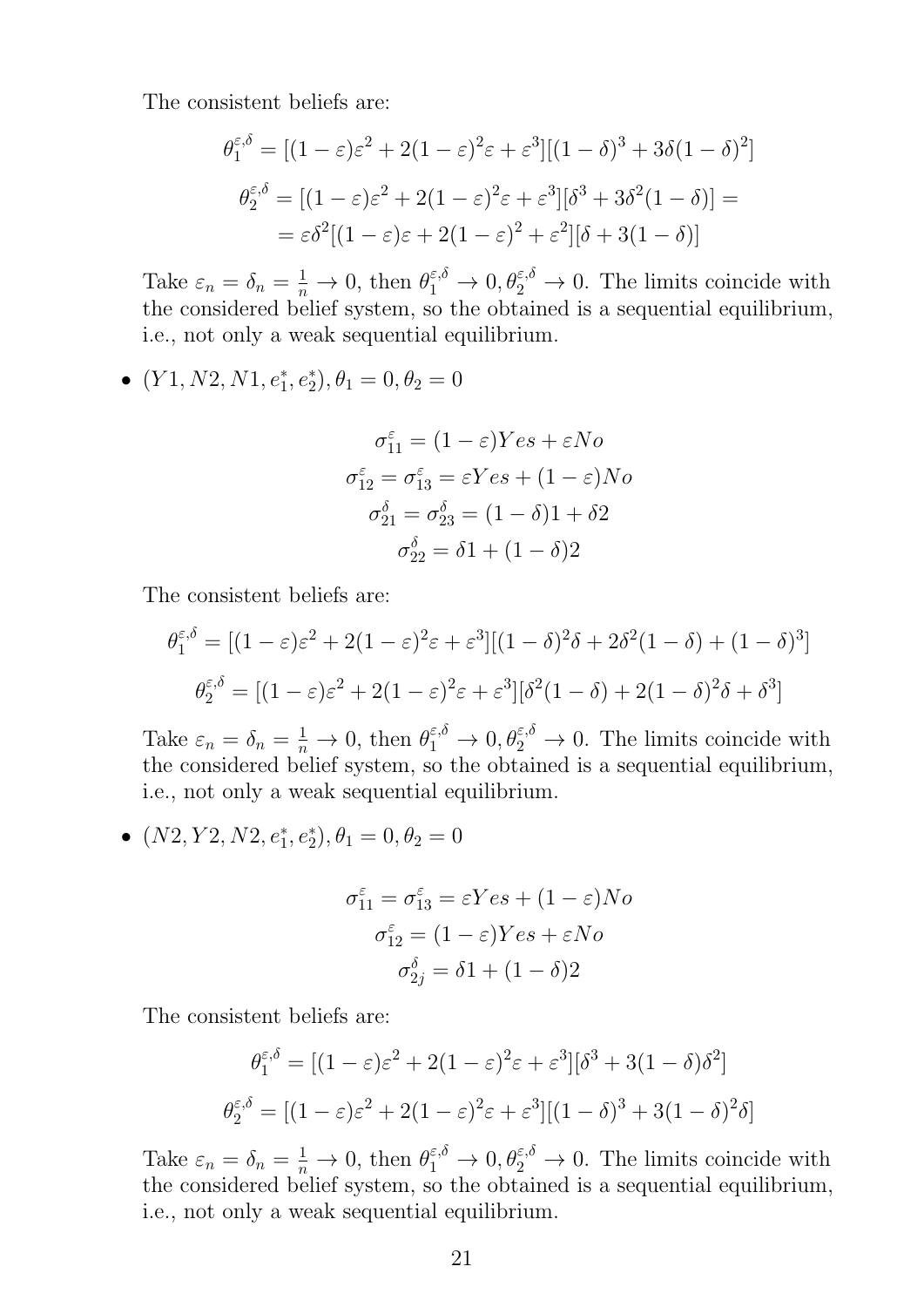•  $(N1, Y2, N2, e_1^*, e_2^*), \theta_1 = 0, \theta_2 = 0$ 

$$
\sigma_{11}^{\varepsilon} = \sigma_{13}^{\varepsilon} = \varepsilon Yes + (1 - \varepsilon)No
$$

$$
\sigma_{12}^{\varepsilon} = (1 - \varepsilon)Yes + \varepsilon No
$$

$$
\sigma_{21}^{\delta} = (1 - \delta)1 + \delta 2
$$

$$
\sigma_{22}^{\delta} = \sigma_{23}^{\delta} = \delta 1 + (1 - \delta)2
$$

The consistent beliefs are:

$$
\theta_1^{\varepsilon,\delta} = \left[ (1-\varepsilon)\varepsilon^2 + 2(1-\varepsilon)^2\varepsilon + \varepsilon^3 \right] \left[ (1-\delta)\delta^2 + 2(1-\delta)\delta + \delta^3 \right]
$$

$$
\theta_2^{\varepsilon,\delta} = \left[ (1-\varepsilon)\varepsilon^2 + 2(1-\varepsilon)^2\varepsilon + \varepsilon^3 \right] \left[ (1-\delta)^2\delta + 2(1-\delta)\delta^2 + (1-\delta)^3 \right]
$$

Take  $\varepsilon_n = \delta_n = \frac{1}{n}$  $\frac{1}{n} \to 0$ , then  $\theta_1^{\varepsilon,\delta} \to 0$ ,  $\theta_2^{\varepsilon,\delta} \to 0$ . The limits coincide with the considered belief system, so the obtained is a sequential equilibrium, i.e., not only a weak sequential equilibrium.

•  $(N1, N1, N1, e_1^*, e_2^*), \theta_1 = 0, \theta_2 = 0$ 

$$
\sigma_{1j}^{\varepsilon} = \varepsilon Yes + (1 - \varepsilon)No
$$

$$
\sigma_{2j}^{\delta} = (1 - \delta)1 + \delta 2
$$

The consistent beliefs are:

$$
\theta_1^{\varepsilon,\delta} = [\varepsilon^3 + 3\varepsilon^2 (1 - \varepsilon)][(1 - \delta)^3 + 3(1 - \delta)^2 \delta]
$$

$$
\theta_2^{\varepsilon,\delta} = [\varepsilon^3 + 3\varepsilon^2 (1 - \varepsilon)][\delta^3 + 3\delta^2 (1 - \delta)]
$$

Take  $\varepsilon_n = \delta_n = \frac{1}{n}$  $\frac{1}{n} \to 0$ , then  $\theta_1^{\varepsilon,\delta} \to 1, \theta_2^{\varepsilon,\delta} \to 0$ . The limits coincide with the considered belief system, so the obtained is a sequential equilibrium, i.e., not only a weak sequential equilibrium.

•  $(N1, N2, N1, e_1^*, e_2^*), \theta_1 = 0, \theta_2 = 0$ 

$$
\sigma_{1j}^{\varepsilon} = \varepsilon Yes + (1 - \varepsilon)No
$$

$$
\sigma_{21}^{\delta} = \sigma_{23}^{\delta} = (1 - \delta)1 + \delta 2
$$

$$
\sigma_{22}^{\delta} = \delta 1 + (1 - \delta)2
$$

The consistent beliefs are:

$$
\theta_1^{\varepsilon,\delta} = [\varepsilon^3 + 3\varepsilon^2 (1-\varepsilon)][(1-\delta)^2 \delta + 2(1-\delta)\delta^2 + (1-\delta)^3]
$$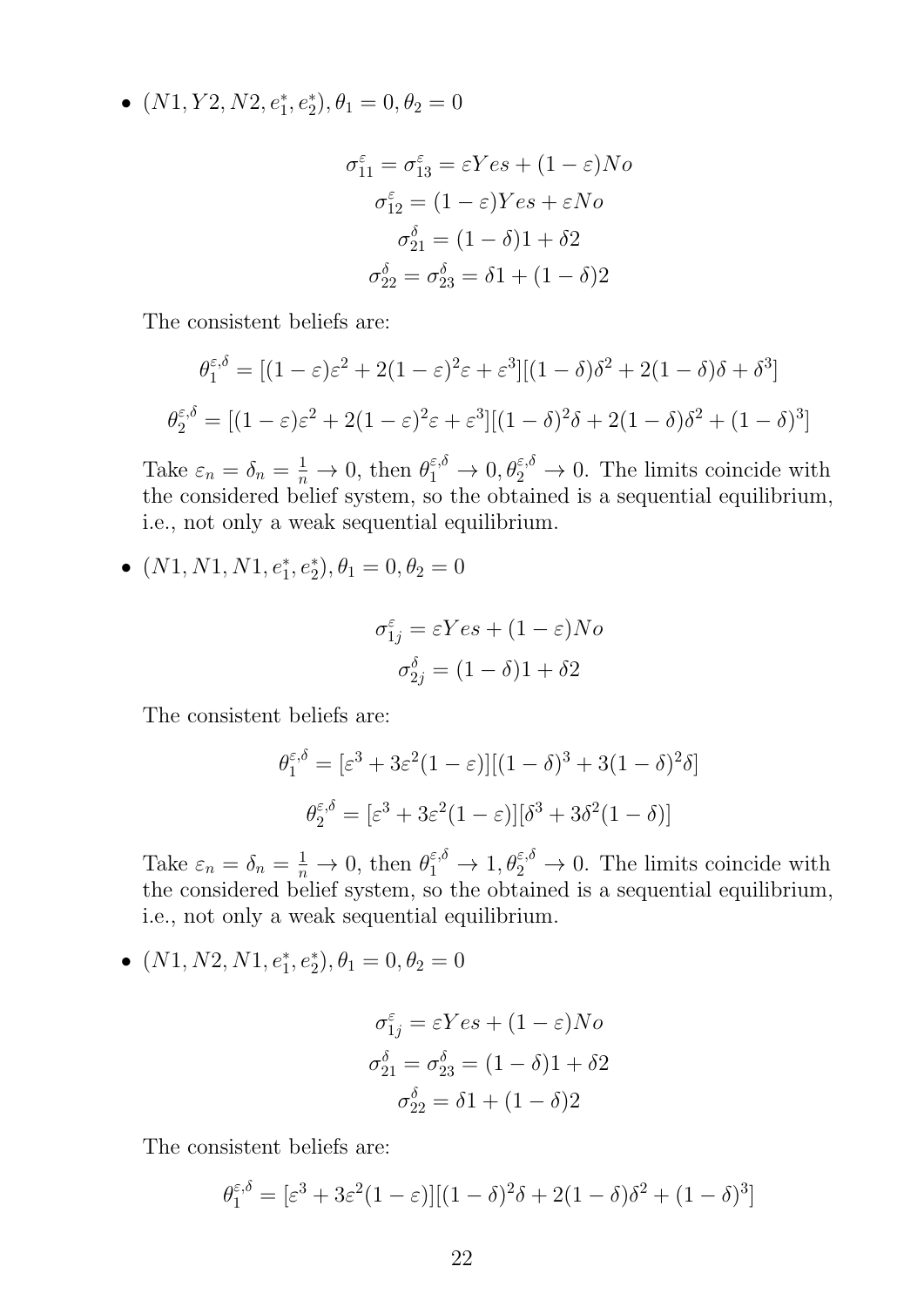$$
\theta_2^{\varepsilon,\delta} = [\varepsilon^3 + 3\varepsilon^2 (1-\varepsilon)][\delta^2 (1-\delta) + 2(1-\delta)^2 \delta + \delta^3]
$$

Take  $\varepsilon_n = \delta_n = \frac{1}{n}$  $\frac{1}{n} \to 0$ , then  $\theta_1^{\varepsilon,\delta} \to 1, \theta_2^{\varepsilon,\delta} \to 0$ . The limits coincide with the considered belief system, so the obtained is a sequential equilibrium, i.e., not only a weak sequential equilibrium.

•  $(N2, N2, N2, e_1^*, e_2^*), \theta_1 = 0, \theta_2 = 0$ 

$$
\sigma_{1j}^{\varepsilon} = \varepsilon Yes + (1 - \varepsilon)No
$$

$$
\sigma_{2j}^{\delta} = \delta 1 + (1 - \delta)2
$$

The consistent beliefs are:

$$
\theta_1^{\varepsilon,\delta} = [\varepsilon^3 + 3\varepsilon^2 (1 - \varepsilon)][\delta^3 + 3(1 - \delta)\delta^2]
$$

$$
\theta_2^{\varepsilon,\delta} = [\varepsilon^3 + 3\varepsilon^2 (1 - \varepsilon)][(1 - \delta)^3 + 3\delta(1 - \delta)^2]
$$

Take  $\varepsilon_n = \delta_n = \frac{1}{n}$  $\frac{1}{n} \to 0$ , then  $\theta_1^{\varepsilon,\delta} \to 1, \theta_2^{\varepsilon,\delta} \to 0$ . The limits coincide with the considered belief system, so the obtained is a sequential equilibrium, i.e., not only a weak sequential equilibrium.

•  $(N1, N2, N2, e_1^*, e_2^*), \theta_1 = 0, \theta_2 = 0$ 

$$
\sigma_{1j}^{\varepsilon} = \varepsilon Y e s + (1 - \varepsilon) N o
$$

$$
\sigma_{21}^{\delta} = (1 - \delta) 1 + \delta 2
$$

$$
\sigma_{22}^{\delta} = \sigma_{23}^{\delta} = \delta 1 + (1 - \delta) 2
$$

The consistent beliefs are:

$$
\theta_1^{\varepsilon,\delta} = [\varepsilon^3 + 3\varepsilon^2 (1 - \varepsilon)][(1 - \delta)\delta^2 + 2(1 - \delta)^2 \delta + \delta^3]
$$

$$
\theta_2^{\varepsilon,\delta} = [\varepsilon^3 + 3\varepsilon^2 (1 - \varepsilon)][(1 - \delta)^2 \delta + 2\delta^2 (1 - \delta) + (1 - \delta)^3]
$$

Take  $\varepsilon_n = \delta_n = \frac{1}{n}$  $\frac{1}{n} \to 0$ , then  $\theta_1^{\varepsilon,\delta} \to 1, \theta_2^{\varepsilon,\delta} \to 0$ . The limits coincide with the considered belief system, so the obtained is a sequential equilibrium, i.e., not only a weak sequential equilibrium.

So, all the obtained equilibria are sequential equilibria.

Now, we consider the case  $p = q = 0$ . All jury members are unbiased, so they all are indifferent if any of the contestants receives the bias. Any combination XXX, X from {1, 2} is Nash equilibrium (NE).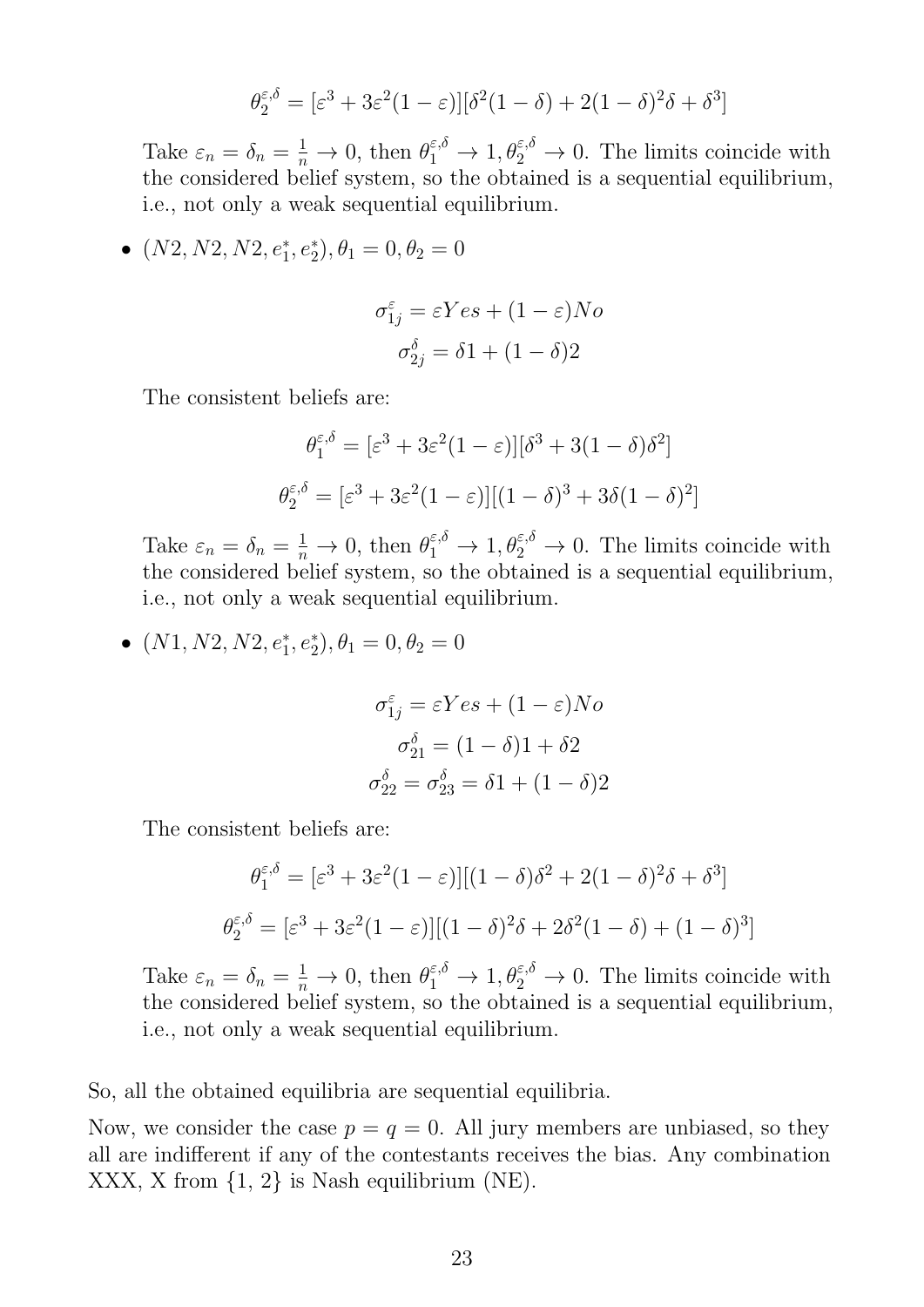The NE votes in the voting game 'Is the bias provided?' are  $(\sigma_{11}, \sigma_{12}, \sigma_{13})$ : NNN, YNN, NYN, NNY.

The consistent beliefs are  $\theta_1 = \theta_2 = 0$ .

Now, we consider the case  $p = 1$ ,  $q = 0$ . The first jury member is biased towards contestant 1, the remaining jury members are unbiased.

In the voting game 'Who is the bias recipient?', the NE votes are 111, 121, 112, 211 (so, contestant 1 receives it), 122, 222 (so, contestant 2 receives it).

When they cast votes that someone receives the bias, the NE votes are YYY, YNN, NNN, if further contestant 1 is provided with the bias; YYY, NNY, NYN, YNN, NNN, if further contestant 2 is provided with the bias.

Now, we consider the case  $p = 0$ ,  $q = 1$ . The second jury member is biased towards contestant 2, the remaining jury members are unbiased.

In the voting game 'Who is the bias recipient?', the NE votes are 111, 121 (so, contestant 1 receives it), 221, 212, 122, 222 (so, contestant 2 receives it).

When they cast votes that someone receives the bias, the NE votes are YYY, NNY, NYN, YNN, NNN, if further contestant 1 is provided with the bias; YYY, NYN, NNN, if further contestant 2 is provided with the bias.

Full consistency of the induced systems of beliefs supporting the derived weak sequential equilibria can be checked in the same manner as for the case  $p =$  $\Box$  $q=1$ .

*Proof of Proposition* 3. If  $p = q = 1$ , there are two equilibria in the voting game, which entail the bias provision. The total effort maximization problem of the designer is equivalent to the following problem

$$
\max_{b\geq 1} g(b) = \frac{b}{\left(b + \frac{c_1}{c_2}\right)^2} + \frac{b}{\left(1 + b\frac{c_1}{c_2}\right)^2}.
$$

Firstly, we solve for local extremum points. Then we check if an obtained local maximum point is a global maximum one on the feasible set  $b \geq 1$ .

The first order condition is given by

$$
g'(b) = \frac{\frac{c_1}{c_2} - b}{\left(b + \frac{c_1}{c_2}\right)^3} + \frac{1 - b\frac{c_1}{c_2}}{\left(1 + b\frac{c_1}{c_2}\right)^3} = 0.
$$

Define  $a_1 = \frac{c_1}{c_2}$  $\overline{c_2}$  $\left[1 + \left(\frac{c_1}{c_2}\right)^2\right] \in (0, 2), a_2 = \left(\frac{c_1}{c_2}\right)^4 - 6\left(\frac{c_1}{c_2}\right)^2 + 1 \in (-4, 1).$  Solving the FOC is equivalent to finding the roots of the following equation

$$
-a_1b^4 + a_2b^3 - a_2b + a_1 = 0 \Leftrightarrow (b^2 - 1)\left(b^2 - \frac{a_2}{a_1}b + 1\right) = 0
$$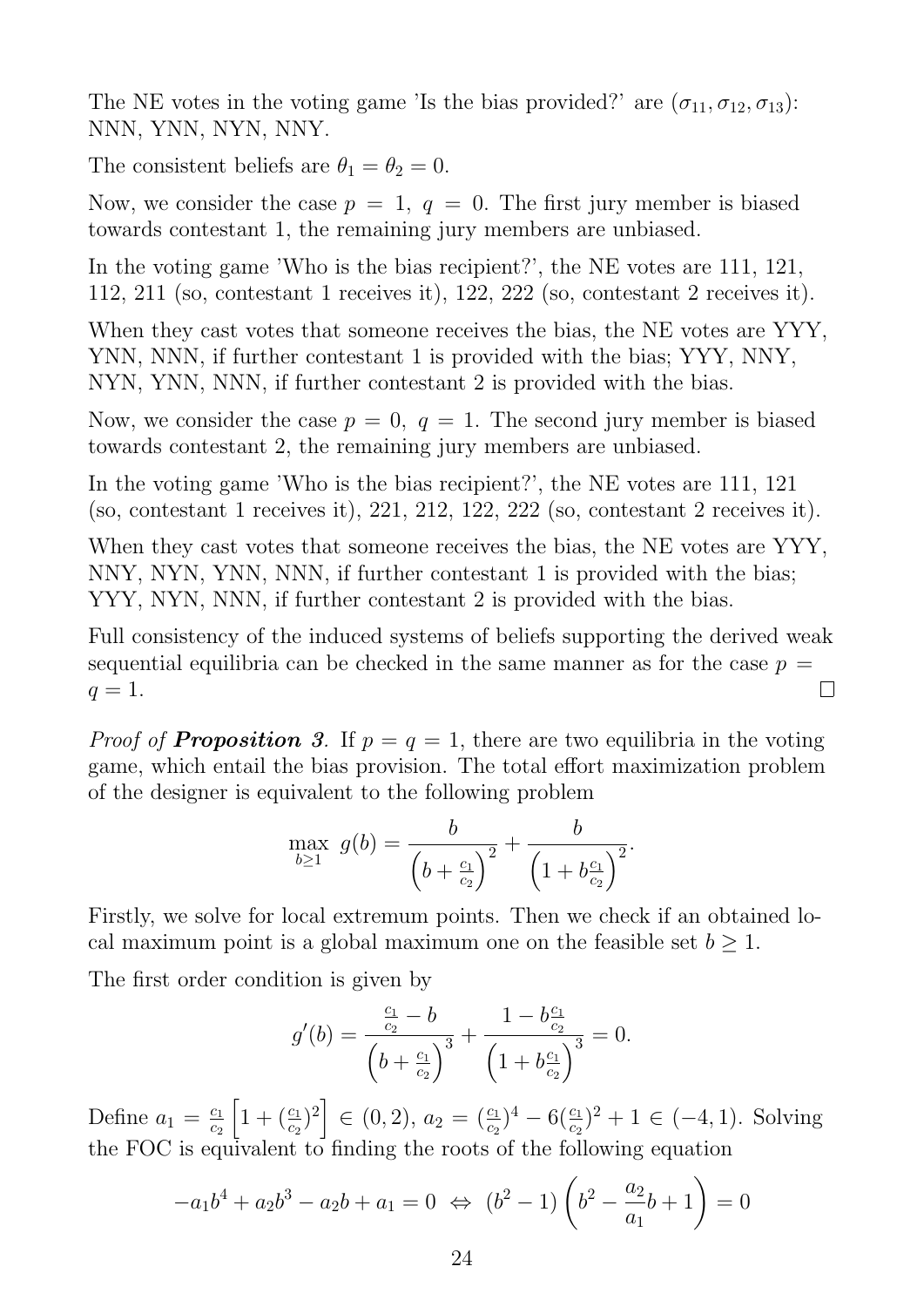$$
\left(\frac{a_2}{a_1}\right)^2 - 4 = 0 \Rightarrow b^2 - \frac{a_2}{a_1}b + 1 = 0 \Leftrightarrow b = \pm 1
$$

$$
\left(\frac{a_2}{a_1}\right)^2 - 4 > 0 \Leftrightarrow \frac{c_1}{c_2} < 2 - \sqrt{3} \Rightarrow b = \frac{\frac{a_2}{a_1} + \sqrt{\left(\frac{a_2}{a_1}\right)^2 - 4}}{2} > 1
$$

is a root of interest (another root is less than 1).

The second order condition is given by

$$
g''(b) = \frac{2\left(b - 2\frac{c_1}{c_2}\right)}{\left(b + \frac{c_1}{c_2}\right)^4} + \frac{2\frac{c_1}{c_2}\left(b\frac{c_1}{c_2} - 2\right)}{\left(1 + b\frac{c_1}{c_2}\right)^4} \text{ which is } \begin{cases} < 0 & b = 1, \frac{c_1}{c_2} > 2 - \sqrt{3}; \\ > 0 & b = 1, \frac{c_1}{c_2} < 2 - \sqrt{3}. \end{cases}
$$

Due to the well-known behavior of a polynomial of degree 4 that takes the value 0 in four different real numbers, the obtained extremum point greater than 1, for the case  $\frac{c_1}{c_2} < 2 - \sqrt{3}$ , is the only global maximum point on the feasible set  $b \geq 1$ . So the rational designer sets the bias size at the level of

$$
b^* = \frac{\left(\frac{c_1}{c_2}\right)^4 - 6\left(\frac{c_1}{c_2}\right)^2 + 1}{2} + \sqrt{\left(\frac{\left(\frac{c_1}{c_2}\right)^4 - 6\left(\frac{c_1}{c_2}\right)^2 + 1}{\frac{c_1}{c_2}\left[1 + \left(\frac{c_1}{c_2}\right)^2\right]}\right)^2 - 4}
$$
  

$$
b^* = \frac{2}{}
$$

√ If  $\frac{c_1}{c_2} \geq 2$  –  $\overline{3}$ ,  $\forall b > 1$   $g'(b) < 0$ , and so it is optimal to block the bias  $\Box$ provision.

*Proof of Proposition 4*. If  $p = q = 1$ , there are two equilibria in the voting game, which entail the bias provision. The probability of a more talented contestant's winning maximization problem of the designer is equivalent to the following problem

$$
\max_{b \ge 1} g(b) = \frac{b}{b + \frac{c_1}{c_2}} + \frac{1}{1 + b\frac{c_1}{c_2}}.
$$

Firstly, we solve for local extremum points. Then we check if an obtained local maximum point is a global maximum one on the feasible set  $b \geq 1$ .

The first order condition is given by

$$
g'(b) = \frac{c_1}{c_2} \left[ \frac{1}{\left(b + \frac{c_1}{c_2}\right)^2} - \frac{1}{\left(1 + b\frac{c_1}{c_2}\right)^2} \right] = 0 \Leftrightarrow \left[ \left(\frac{c_1}{c_2}\right)^2 - 1 \right] b^2 = \left(\frac{c_1}{c_2}\right)^2 - 1 \Leftrightarrow b = \pm 1
$$

$$
g''(1) = \frac{2c_1 \left(\frac{c_1}{c_2} - 1\right)}{c_2 \left(1 + \frac{c_1}{c_2}\right)^3} < 0.
$$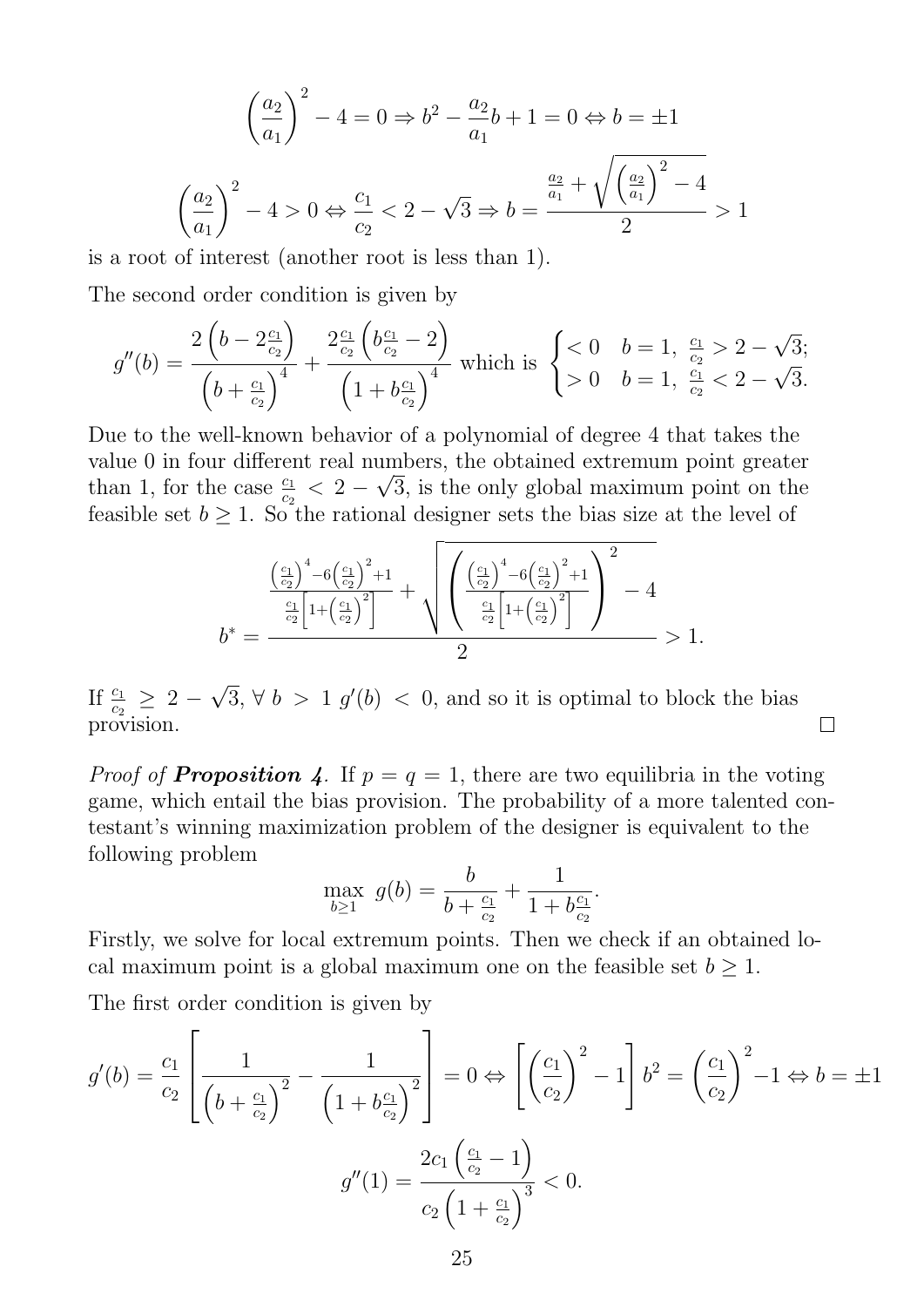The second order condition implies  $b = 1$  is a local maximum point on R and  $g'(b)$  < 0 for  $b > 1$  guarantees it is the global maximum point on the set  $b \geq 1$ .

If  $p = 1$ ,  $q = 0$ , the probability a more talented contestant receives the bias is twice greater than that a less talented one receives it, so the designer equivalently maximizes the following problem

$$
\max_{b \ge 1} g(b) = 2\frac{b}{b + \frac{c_1}{c_2}} + \frac{1}{1 + b\frac{c_1}{c_2}}.
$$

The first order condition is given by

$$
g'(b) = \frac{c_1}{c_2} \left[ \frac{2}{\left(b + \frac{c_1}{c_2}\right)^2} - \frac{1}{\left(1 + b\frac{c_1}{c_2}\right)^2} \right] = 0 \Leftrightarrow \left[ 2\left(\frac{c_1}{c_2}\right)^2 - 1 \right] b^2 + 2\frac{c_1}{c_2}b + 2 - \left(\frac{c_1}{c_2}\right)^2 = 0
$$

$$
\frac{c_1}{c_2} < \frac{1}{\sqrt{2}} \Rightarrow b = \frac{-\frac{c_1}{c_2} + \sqrt{2}\left[\left(\frac{c_1}{c_2}\right)^2 - 1\right]}{2\left(\frac{c_1}{c_2}\right)^2 - 1} > 1
$$

is a root of interest (another root is less than 1). Blocking the bias provision is not optimal as  $g'(1) > 0$ , the well-known behavior of a polynomial of degree 2 with two different real roots guarantees the obtained extremum point is the global maximum on the set  $b \geq 1$ . If

$$
\frac{c_1}{c_2} \ge \frac{1}{\sqrt{2}} \Rightarrow \forall \ b \ge 1 \ g'(b) > 0,
$$

which implies there is no a finite solution, and the designer strives to set as high bias as possible.

There is no upper bound on  $b$ :

$$
\lim_{b \to \infty} \pi_1(b) = \lim_{b \to \infty} \theta_1 \frac{b}{b + \frac{c_1}{c_2}} + \theta_2 \frac{1}{1 + b\frac{c_1}{c_2}} + (1 - \theta_1 - \theta_2) \frac{1}{1 + \frac{c_1}{c_2}} - \frac{c_1}{c_2} \left[ \frac{\theta_1 b}{(b + \frac{c_1}{c_2})^2} + \frac{\theta_2 b}{(1 + b\frac{c_1}{c_2})^2} + \frac{1 - \theta_1 - \theta_2}{(1 + \frac{c_1}{c_2})^2} \right] = \theta_1 + \frac{1 - \theta_1 - \theta_2}{(1 + \frac{c_1}{c_2})^2} \ge 0,
$$

$$
\lim_{b \to \infty} \pi_2(b) = \lim_{b \to \infty} \theta_1 \frac{1}{b_{c_1}^{\underline{c_2}} + 1} + \theta_2 \frac{b}{\frac{c_2}{c_1} + b} + (1 - \theta_1 - \theta_2) \frac{1}{1 + \frac{c_2}{c_1}} - \frac{c_1}{c_2} \left[ \frac{\theta_1 b}{(b + \frac{c_1}{c_2})^2} + \frac{\theta_2 b}{(1 + b_{c_2}^{\underline{c_1}})^2} + \frac{1 - \theta_1 - \theta_2}{(1 + \frac{c_1}{c_2})^2} \right] = \theta_2 + \frac{(1 - \theta_1 - \theta_2)c_1}{(c_1 + c_2)(1 + \frac{c_2}{c_1})} \ge 0.
$$